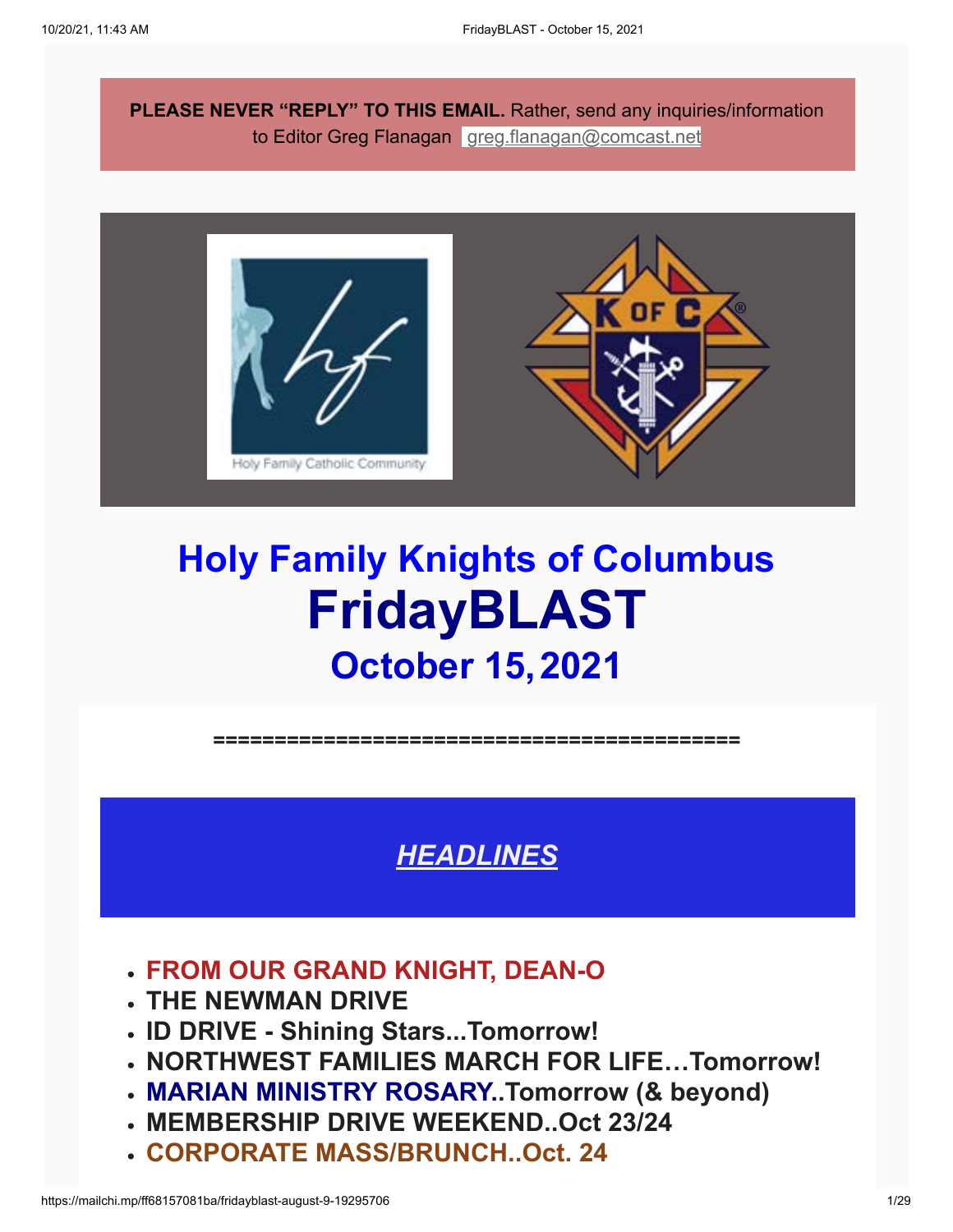- **KNIGHTS' CAFE...Success!!**
- **SIGN UP! ALL CAFE DATES THRU JUNE 2022….**
- **VOCATIONS RAFFLE RESULTS**
- **FRIAR JP RECEPTION**
- **COLUMBUS DAY HIGHLIGHTS**
- **GOOD OF THE ORDER**
- **WORSHIP & SERVE**
- *UPCOMING EVENTS CALENDAR*
- *PRAYER REQUESTS*
- **LAUGH OUT LOUD!!**
- *ONGOING INFO*
- *HELPFUL LINKS*

**===========================================**

## *Faith/Family/Community/Life* **FROM OUR GRAND KNIGHT, DEAN-O**

Hey What's up 11981!

I guess you know what my opening will be by now "So many things have been happening at our Council." So, these past few weeks have been no different.

### **Knights' Café**

A big thank you to all our **Knights' Café** help as we have brought back the Café. We are always looking to explain & train any of you that are interested in the Café program. Click on the link below, and pick a position to volunteer for. It's more fun than work!

**[Please click here and sign up for a Nov 6/7 Cafe slot](https://www.signupgenius.com/go/10C0449A5A62DA5F58-knights1)**

### **JP RECEPTION**

We had about 300 guests turn out after the 5:00 o'clock mass this past Saturday. We were co-host, with the parish, to a nice send off for Friar Johnpaul, as he travels to Ohio on a new assignment. It was nice to see so many of our parishioners together again. Looking around the room Saturday, it dawned on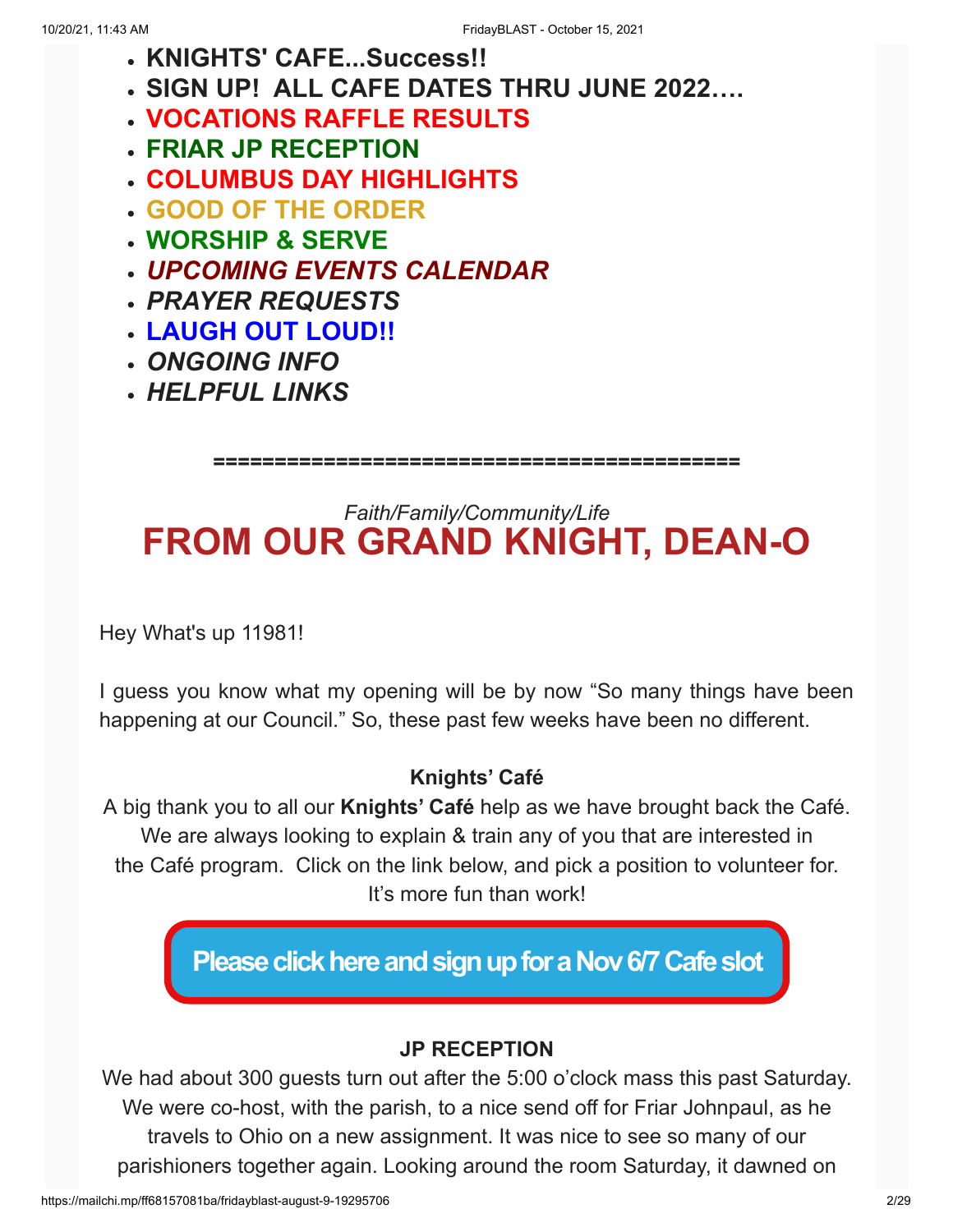me, we all know JP is a priest, as we celebrated with him 25 years. We all know JP as a Franciscan for 40 years. We all know JP as our brother in Christ, but I think what we all had in common was, JP is our friend as each one of us has our own connection in one way or another and to embrace that feeling collectively was really a good feeling. Happily, he plans on making a visit to Holy Family for a Mass or two each month, So we will be seeing him around.

#### **"SHINING STARS"**

This coming Saturday, from 12:00 noon to 4:00 pm, please set your dial to 1410 AM 96.7FM or catch us live on Facebook. This will be the second annual Radio Show Live Broadcast discussing just how we support individuals with Intellectual Disabilities. We will be having on our website and Facebook page an opportunity for you to show your love & support. **What I am really looking for, is each of you to share the flyers we sent to you earlier this week, with just 3 people, this will get our message out and we will be well on the way to our goal.**

#### **UPCOMING BUSINESS MEETING DATES**

COVID-affected scheduling of the Church Building hours has caused us to temporarily shift our LIVE Business Meetings to THURSDAYS. Thus, our schedule for the upcoming Business Meetings is:

**October: Thursday the 28th** in our usual lower level meeting room **November: Thursday the 18th\*\*** upstairs in "Common Ground" **December: Thursday the 16th\*\*** upstairs in "Common Ground"

\*\*These two meetings are a week or so earlier than the usual "4th week of the month" to avoid conflict with the holidays AND in a different room due to space conflicts.

#### **Website/Facebook**

One of the best tools to let people know who we are and what we do is our website & Facebook page. We have a professional that has been posting all of the things we have been doing, so please if you are online, Like our Facebook page and keep posted on what's up. You will equally enjoy or website, so give it a look and send them both to a friend or two.

> Facebook: @holyfamilyKOC11981 Website: www.knights11981.com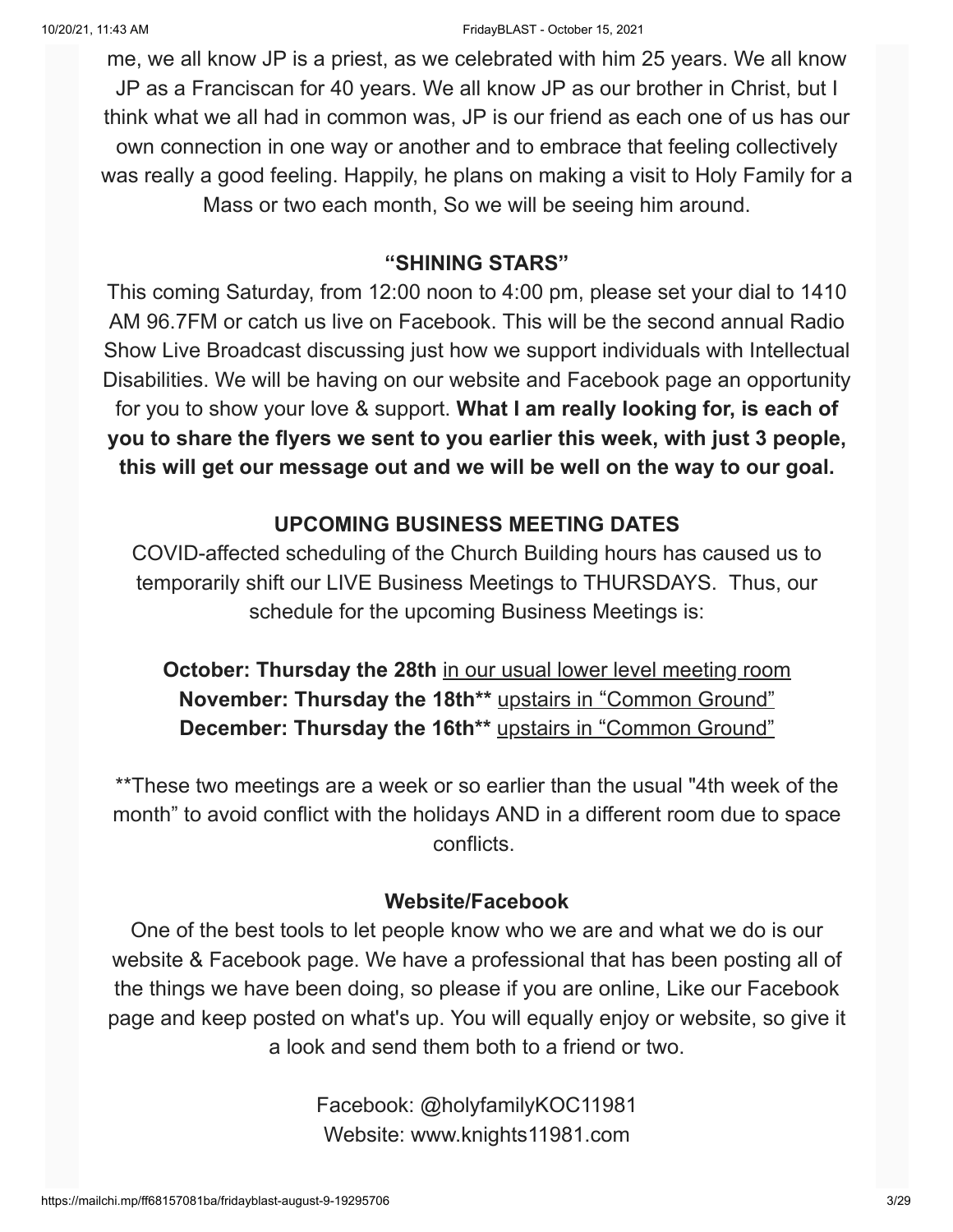#### Stay well until we bump into each other again

God Bless Dean-o 847-553-6750

**===========================================**

#### *Faith/Family/Community*

# **NEWMAN APOSTOLATE DRIVE**



#### **BROTHERS, WE NOW CONTINUE TO HELP "THE NEXT GENERATION"**

Knights provide needed financial support to college aged adults in our lives through two major fundraising drives: **Vocations and Newman.** Our council members & friends did a FANTASTIC job last month supporting the Vocations Drive (See article below).

### **Now we turn to the Newman Drive to support the spiritual development of Catholic students at Illinois Colleges/Universities**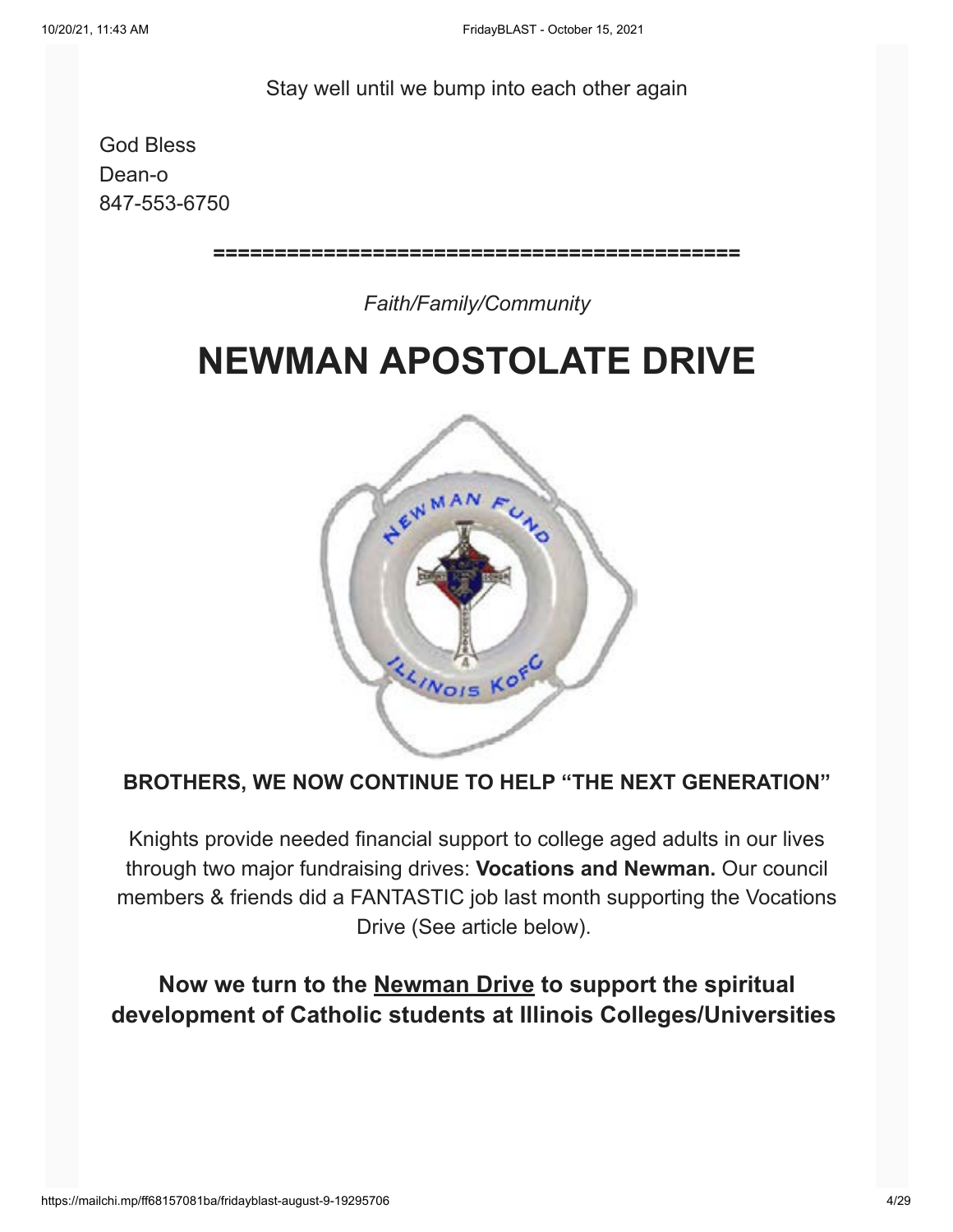

**SEE WHAT A NEWMAN CENTER DOES!!**

Take a peek at these 2 minute videos provided to us by Fr. Brad Zamora of the Shiel Student (Newman) Center at Northwestern and Fr Kyle Manno of the Newman Catholic Center at NIU in DeKalb

**[SEE NEWMAN IN ACTION AT NORTHERN ILLINOIS](https://youtu.be/2NIvuNxBr8Y)**

**[SEE NEWMAN IN ACTION AT NORTHWESTERN](https://youtu.be/DiMK-nSHFi8)**

*From our Council Newman chair, Greg Flanagan*

**You either have, or will shortly, receive a postcard in your home mailbox from the Illinois State KofC Council, regarding your support of the Newman Apostolate Program.** As a past beneficiary of the Newman campus program, I want to encourage you to open your heart, and your checkbook/Visa card, to invest in the Catholic future of our young adults!

At a time when a young person's faith is tested the most, Newman Centers provide a Catholic home to students who are away from their families for the first time. The Knights support "the Home Parish on Campus" at many Illinois Colleges and Universities providing seriously needed operating funds and touching over 800,000 students.

*Named in Honor of Saint John Henry Cardinal Newman, the Newman Centers are Catholic residence and ministry centers at universities throughout the world. They were inspired by*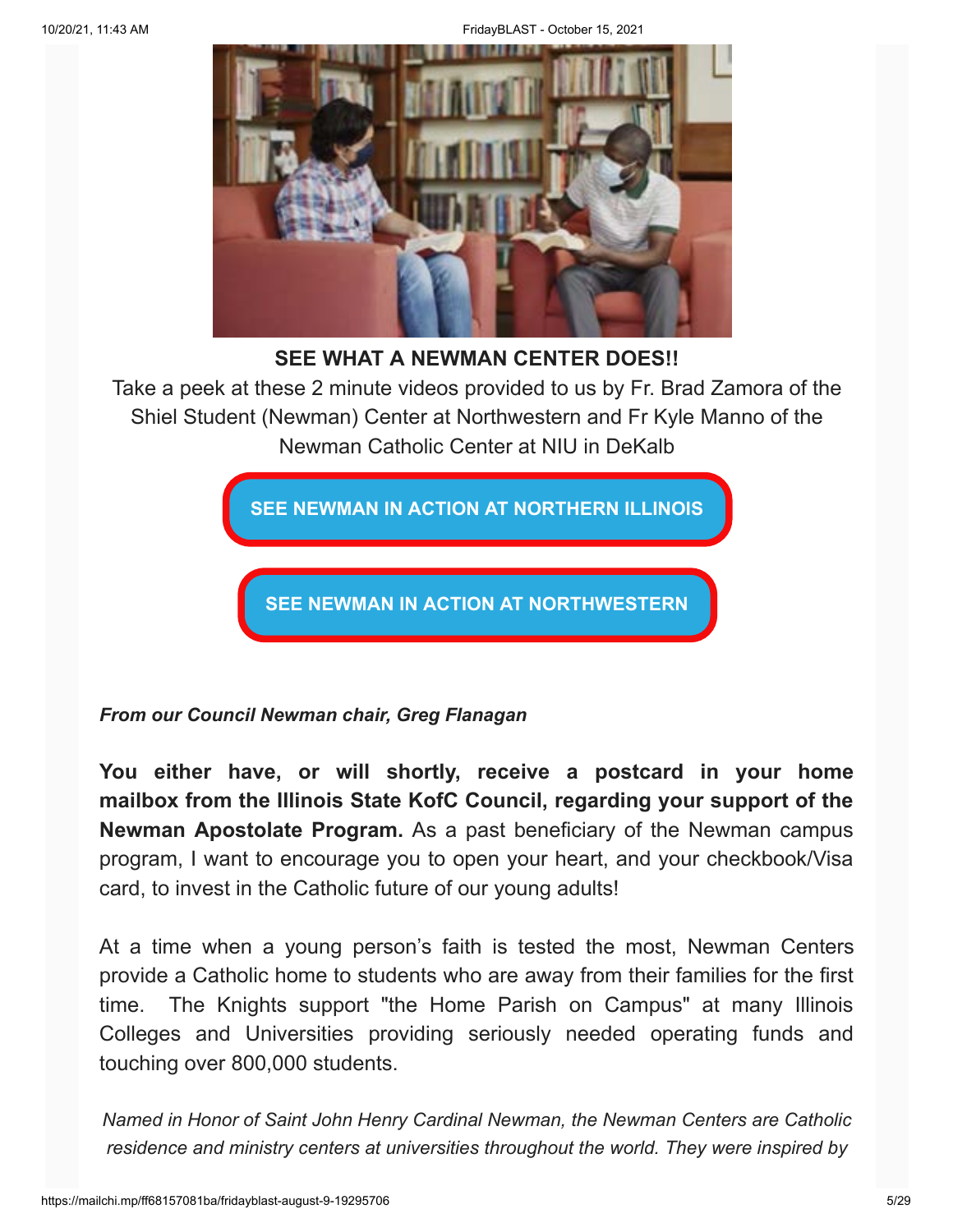*Newman's writings encouraging societies for catholic students attending university. Newman Centers are truly a student's "parish away from home".*

### **HERE'S WHAT I NEED YOU DO...**

### **I'm only asking each Knight to give up one Pumpkin Spice Latte (or such!) and donate that \$5.00 to the Newman Fund. Yes, just \$5.00**

# **[DONATE NOW BY CREDIT CARD](https://4agc.com/donation_pages/76bbbade-c473-47f8-b41f-82dedfce4b31)**

#### **BE SURE YOUR DONATION, WHETHER BY CREDIT CARD or CHECK, INCLUDES OUR COUNCIL NUMBER 11981**

**However, I would encourage you to join with many of our 11981 Brothers and become a CENTURY CLUB member by donating**

**\$100.00 or more.** When you do, you will receive the thanks of a very grateful past "Newmanite" (me!) and the very distinctive KofC "Cross" lapel pin (pictured above) that proudly displays you have personally committed to make a real difference for the future.

It is preferred that all donations be made via Credit Card by clicking on the button above. Alternatively, you can mail a check to Illinois State Council, PO Box 681, Kankakee, IL 60901

(Be sure your check includes notations: "Council "#11981" AND "Newman Drive")

**Thanks in advance to everyone reading this!! Contact me if you have any questions** [greg.flanagan@comcast.net](mailto:greg.flanagan@comcast.net)

**===========================================**

# **INTELLECTUAL DISABILITIES**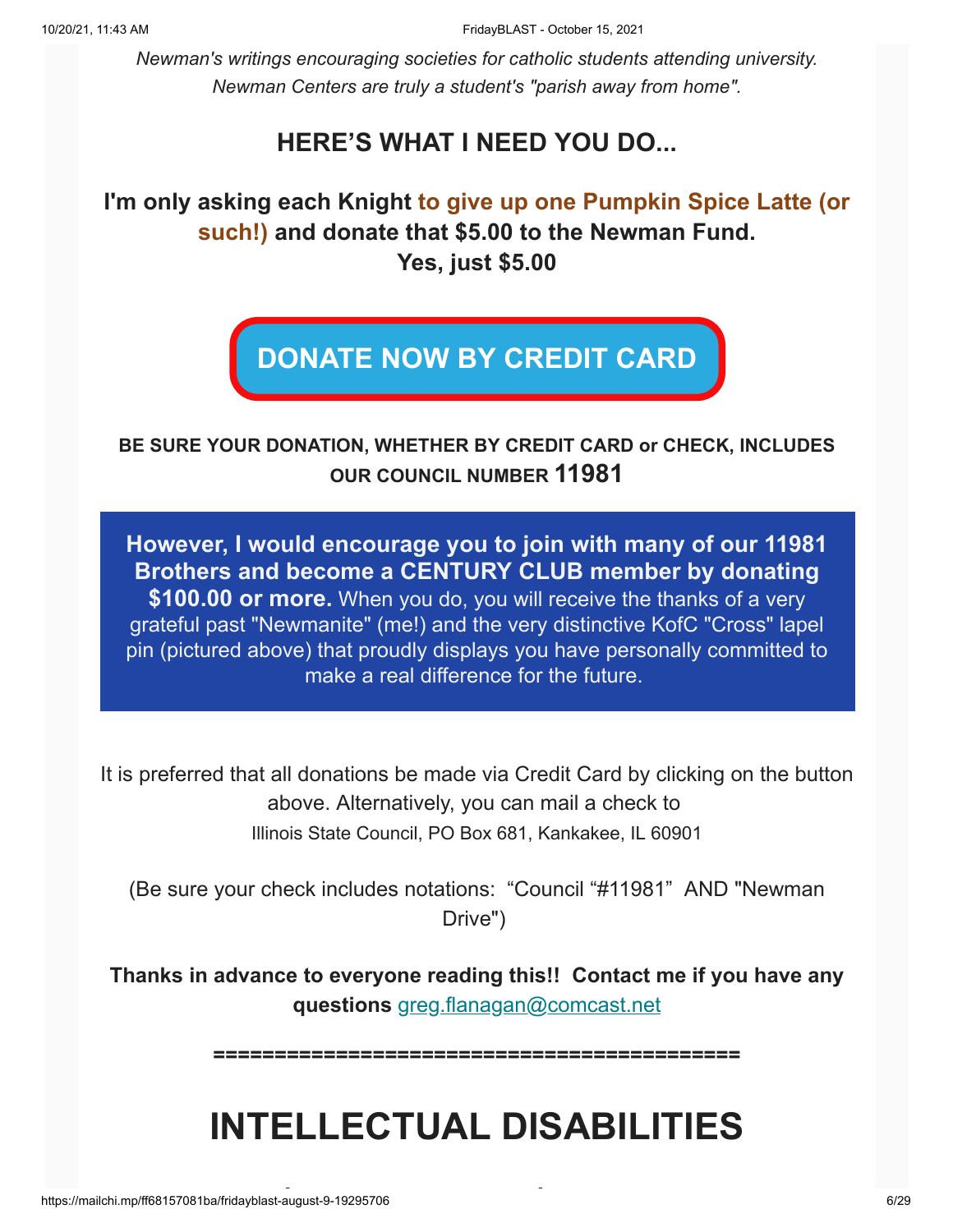# **("Tootsie Roll") DRIVE**



## **Tune in, Call in, Donate!!**

PHASE 2 of our Intellectual Disabilities Drive will be TOMORROW, Saturday October 16th, with the return of last year's highly successful Radio Telethon.

**NOTICE: there has been a TIME CHANGE…the show will broadcast from NOON TO 4pm**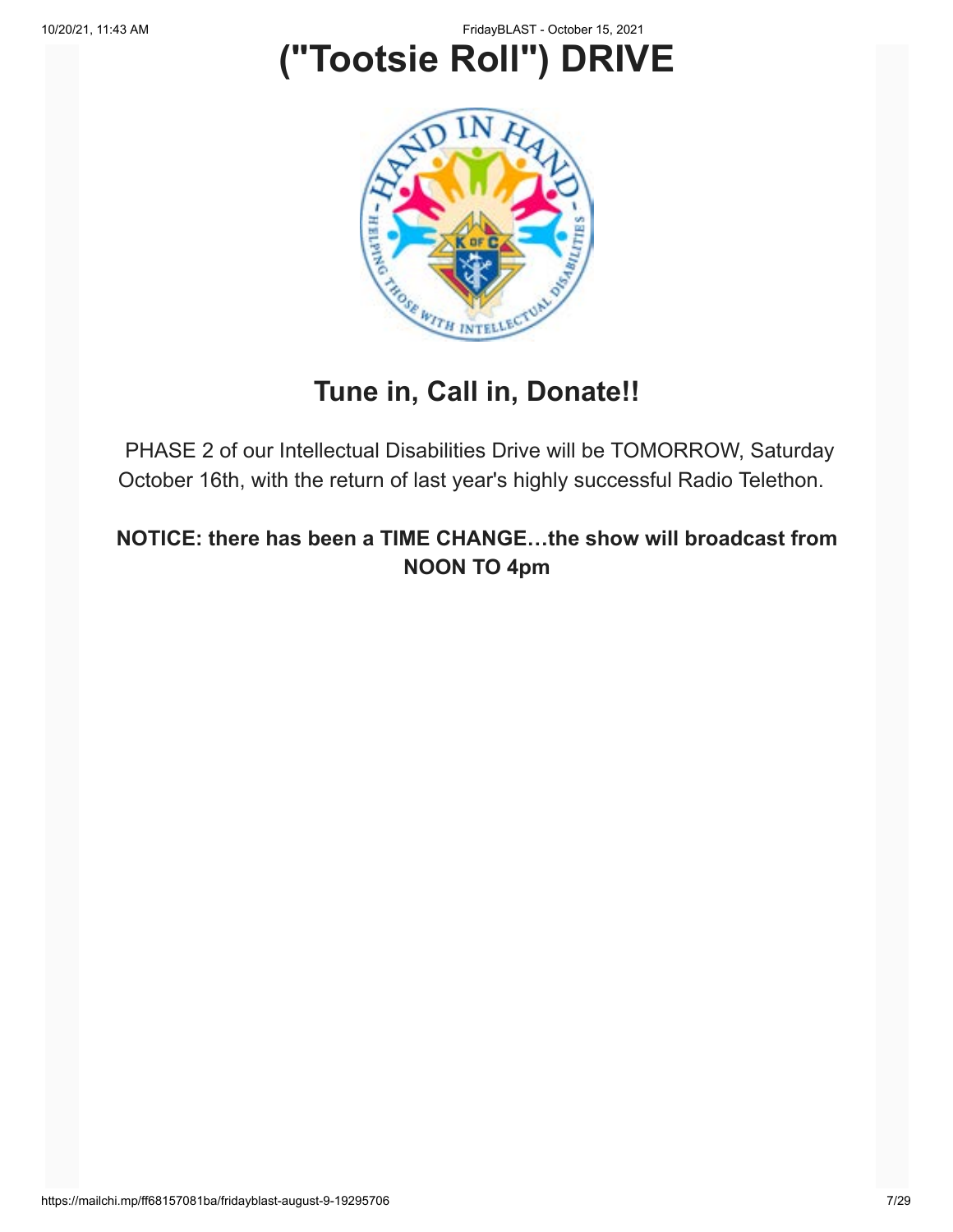

*Life* **NORTHWEST FAMILIES MARCH FOR LIFE**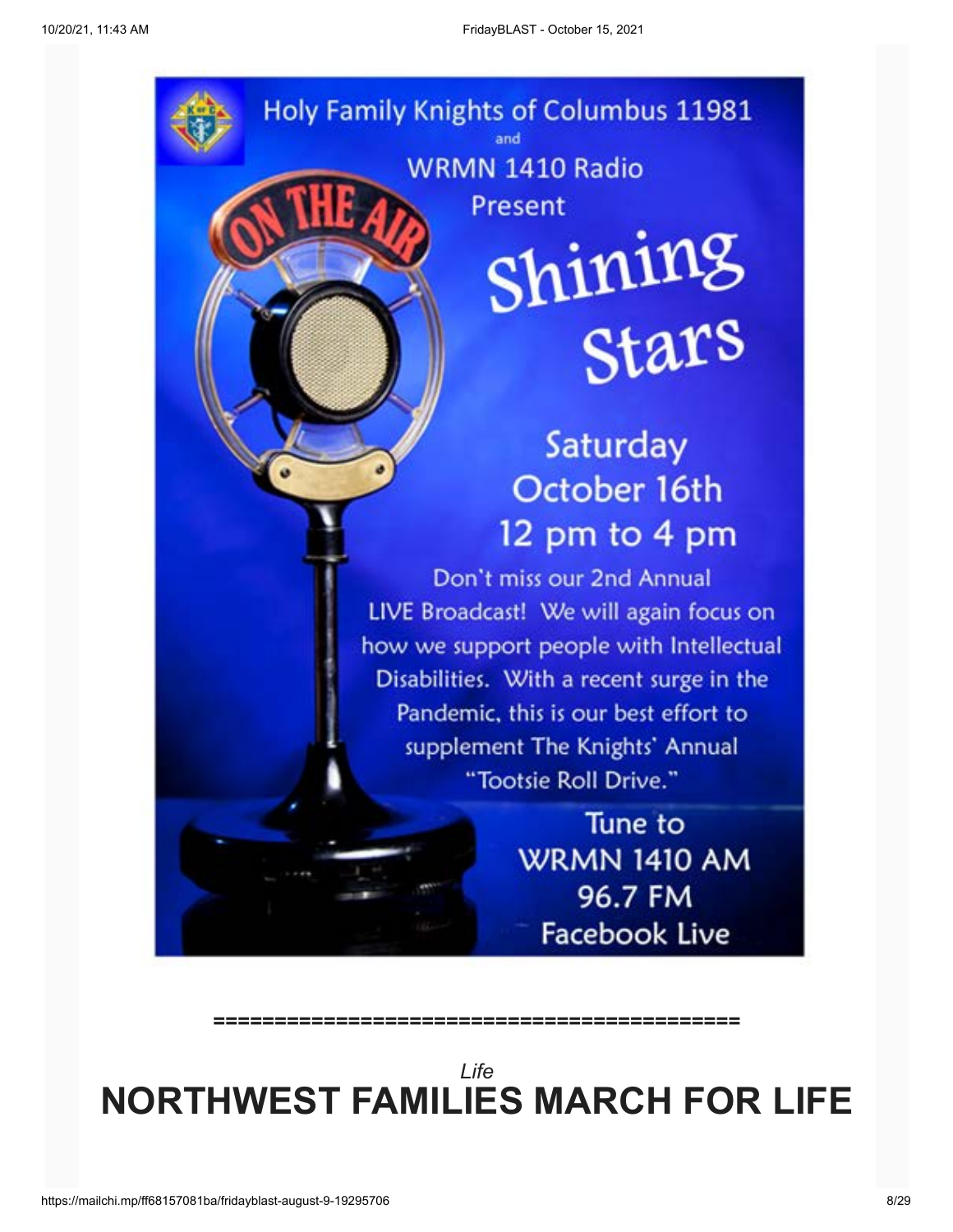#### **TOMORROW !!**



**===========================================**

### *Faith* **MARIAN MINISTRY ROSARY** Tomorrow, Saturday 12 Noon

The Holy Family Marian Ministry would like to invite everyone to be a part of the rosaries being prayed during the month of October and every first Saturday of the month thereafter.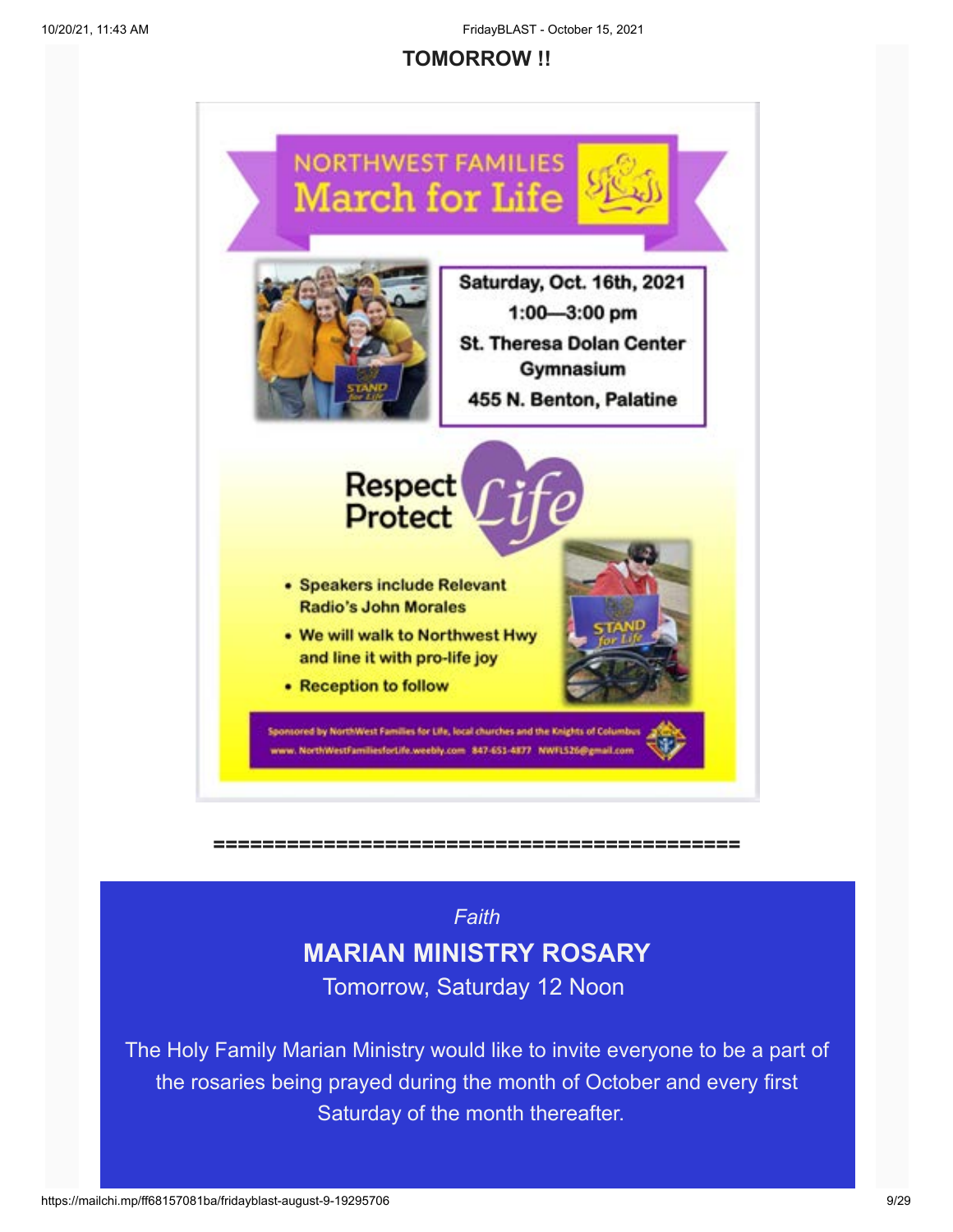The "Our Lady of Fatima Rosary", which is being prayed around the world, will be prayed in the Holy Family Parking lot area near the Holy Family Sign at Palatine Road starting at 12 noon on October 16.

Rosaries on October 23rd and 30th, and every first Saturday of the month starting Nov. 6, will be prayed BEFORE the Saturday 5 pm mass at 4:15 pm in Holy Family's Jesus, Mary, and Joseph Chapel.

> All are invited. Contact Brother Steve Scheifers with any questions: [steve\\_scheifers@yahoo.com](mailto:steve_scheifers@yahoo.com)

> **===========================================**

## *Faith/Family/Community/Life* **MEMBERSHIP DRIVE WEEKEND Oct 23/24**

*From Membership Chair, Rick McMahon*

We are holding our Fall Membership Drive at all masses on the weekend of October 23-24. This also coincides with our corporate mass on Sunday 10/24. Both events are very important to our recruitment effort.

**How we market ourselves and our council is important to prospective members.** *A strong showing at our Corporate Mass speaks to the strength of our organization and our commitment to it.* As we emerge from covid restrictions, it is important to both the parish and our council that we take a visible leadership role in our church. Our Grand Knight Dean-O has lead the way with his communication and eagerness to help our church reopen and reengage. As our fellow parishioners return, we need them to see the value of the Knights of Columbus and have a desire to join us. **I ask all of you to please attend the corporate mass, and proudly display your badges as members our our council.** I'd also like you to consider proudly wearing your badges whenever you attend mass.

Also important is to talk to parishioners about joining the Knights. Your contacts at Holy Family are our number one recruitment tool. We need parishioners to be ready for the recruitment drive, so the bulletin announcements, and pulpit announcements are not the first time they are being approached. So please, talk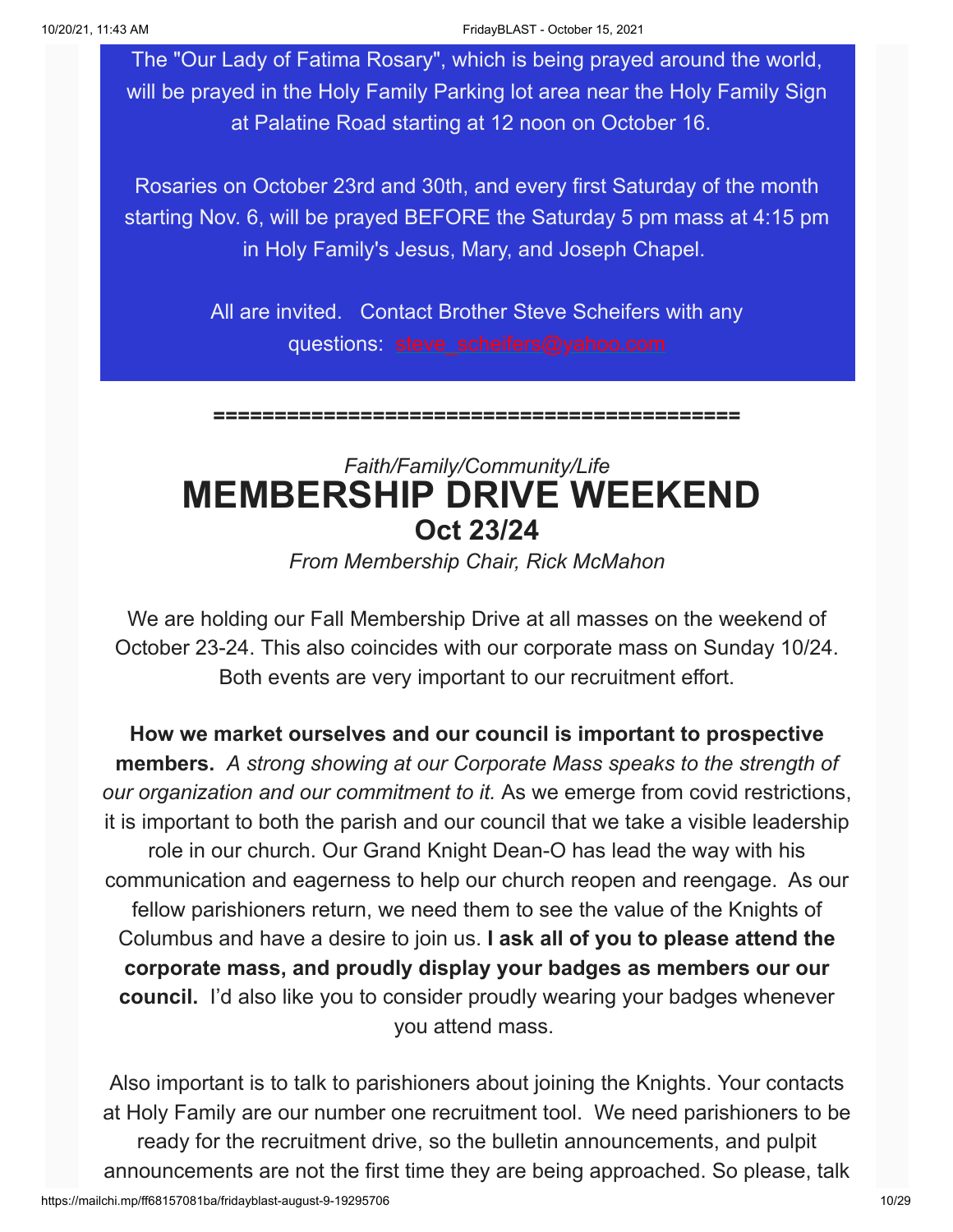up the recruitment drive, attend the corporate mass, wear your Knights badges at church, and sign up to staff the recruitment drive. We have a great group, a great organization, and a great parish, all are fantastic points to sell to potential members.

This year, we will be using the online signup and handing out QR code slips for prospective members to sign up online. I will have my personal laptop and iPad at the narthex to assist in immediate signup. We will need 3-4 brothers per mass to steer potential candidates to the desk so we can provide information and hopefully register some new members immediately. Please volunteer!

### **[Click HERE to sign up for a 30 minute shift...or two!](https://www.signupgenius.com/go/10C0449A5A62DA5F58-ourfall)**

**===========================================**

## *Faith/Family/Community/Life* **CORPORATE\*\* MASS/BRUNCH**

### *Sunday October 24th* **9am Honoring our 60 & 50yr+ Brother Knights!**

### *\*\*Definition of "corporate": "of, relating to, or formed into a unified body of individuals"*

**Thus, our "Corporate Mass" is when all of our available Council brothers/friends/spouses/significant others/family attend Sunday mass as a "unified" group.**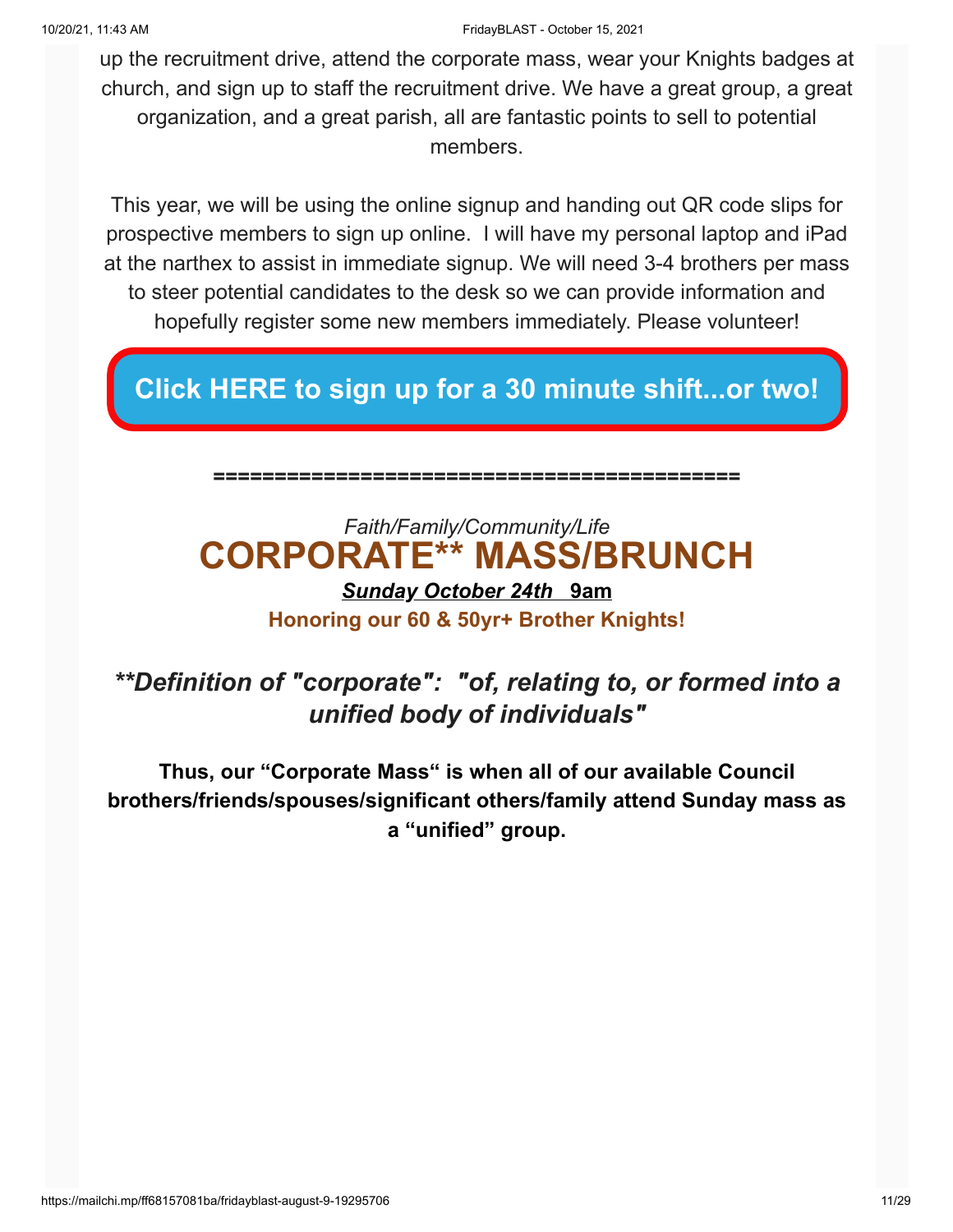

We will sit TOGETHER in a reserved section of the church (usually in front on the tabernacle side). We will NOT process into church together…just seat yourselves in the reserved section. **PLEASE, PLEASE, (PRETTY PLEASE!!)…**.IF YOU ATTEND, COME SIT IN THAT SECTION. We are there to be "UNIFIED" and to show our unity to the parish!! Being scattered around the church misses the point! (THANKS !)

Attire is smart casual, sport coat not required...but always looks nice  $\circled{e}$ 

**Immediately after mass, we will gather in the Gym for a very light brunch AND a short celebration to recognize four of our Council Brothers who have this year collectively attained a total of 229 years as a Knight of Columbus!!**

### **WE NEED A FEW GOOD MEN TO HELP SET UP FOR THE BRUNCH IN THE GYM BEFORE MASS (at 8AM)**.

Please let our Council Director, Bob Vanselow know if you can help...Also you can direct any questions about this event to Bob: Bob\_Vanselow@att.net

## **KNIGHTS' CAFE RETURNED!!!** *"Grace Grub"*

**===========================================**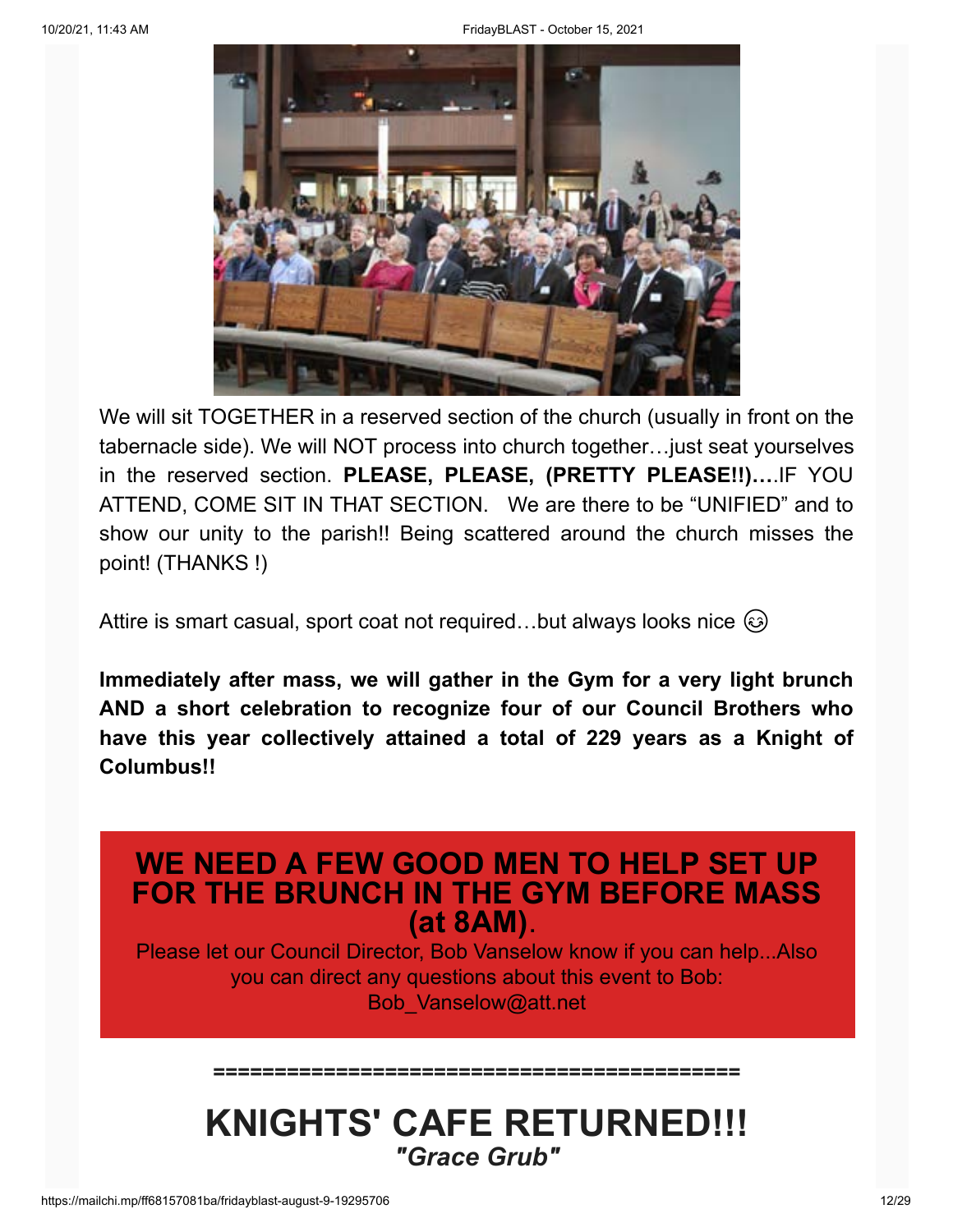### **Sunday September 26th we successfully relaunched the Knights Cafe!!**

#### **JOIN US AGAIN ON NOV 6 & 7**



**===========================================**

### **KNIGHTS' CAFE DATES THRU JUNE 2022….**

**MARK YOUR CALENDARS....**Here's the Knights' Café dates for the rest of the fraternal year. "Set up" will be on Saturday; "Cooking & Serving" on Sunday

**Note:** this year, we have mostly moved away from the traditional "last Sunday of the month". Instead, most Cafes are aligned with each of the "Adventure Sundays " of the parish's "Adventures in Grace, a pilgrimage" (AiG) program.

Saturday/Sunday, November 06/07, 2021 (AiG) Saturday/Sunday, November 20/21, 2021 Saturday/Sunday, January 08/09, 2022 (AiG) Saturday/Sunday, January 29/30, 2022 Saturday/Sunday, February 12/13, 2022 (AiG) Saturday/Sunday, March 12/13. 2022 (AiG) Saturday/Sunday, April 30/May01, 2022 (AiG) Saturday/Sunday, June 04/05, 2022 (AiG)

**As much as your personal schedule allows, please plan to join your brothers at the Cafe set up &/or serving events.**

```
===========================================
```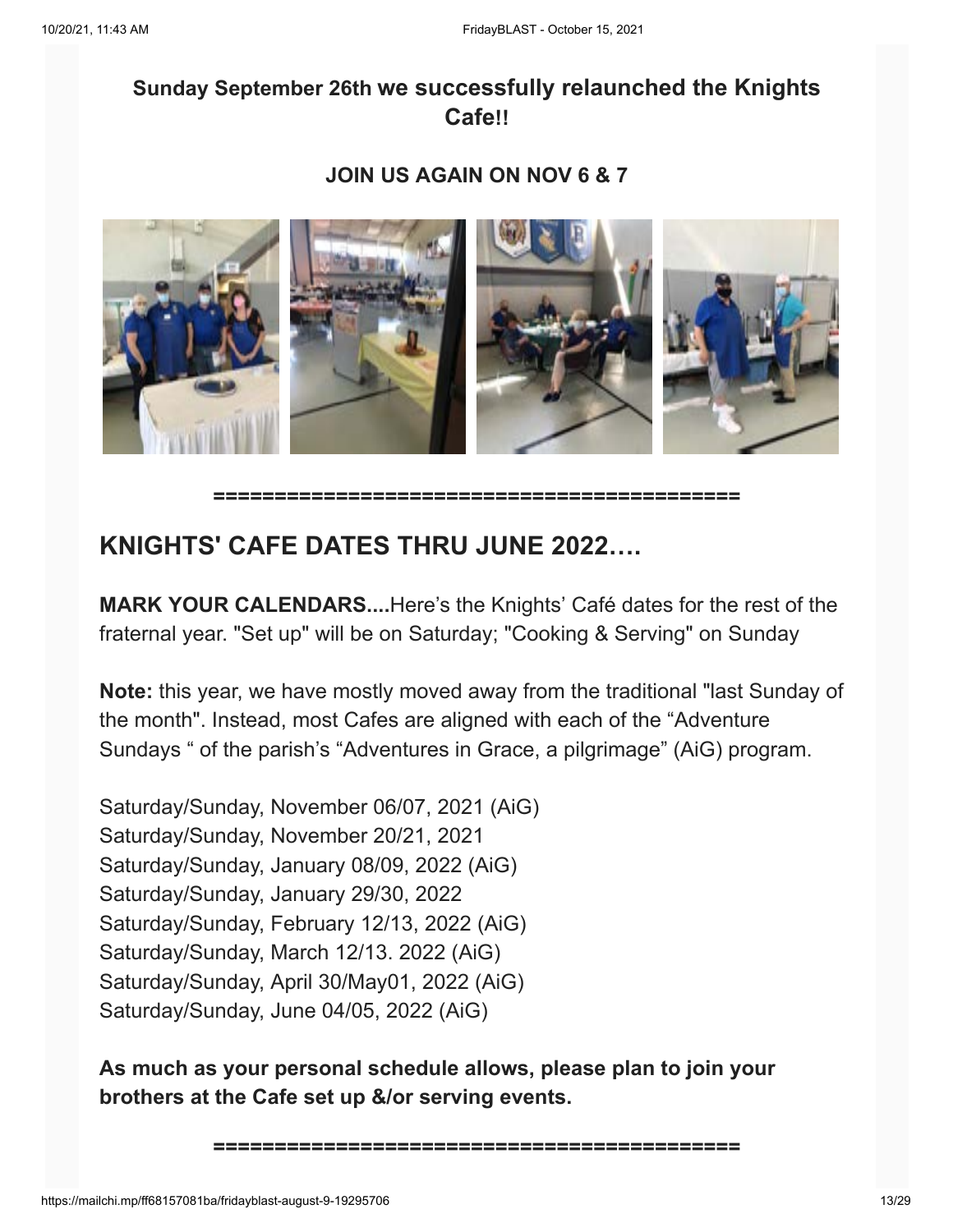## *Faith/Community* **VOCATIONS DRIVE RESULTS**



*Our Vocations Drive success!! From PGK Glenn Yamamoto, Vocation Raffle Coordinator*

*On behalf of our Council 11981 I would like to personally thank all those Knights and their family members for their generous donations and purchases of vocation raffle books. I am happy to report that we have sold 305 books and collected revenues totaling \$4,575 compared to last year's total of 258 books totaling \$3,870. Your continued financial support for the vocations is appreciated!*

**Editors Note: Thanks to Glenn for his great leadership of this year's drive! And also to Brother Ken Aman for his assistance provided**

**===========================================**

# **25th Anniversary of Holy Ordination for Friar Johnpaul Cafiero**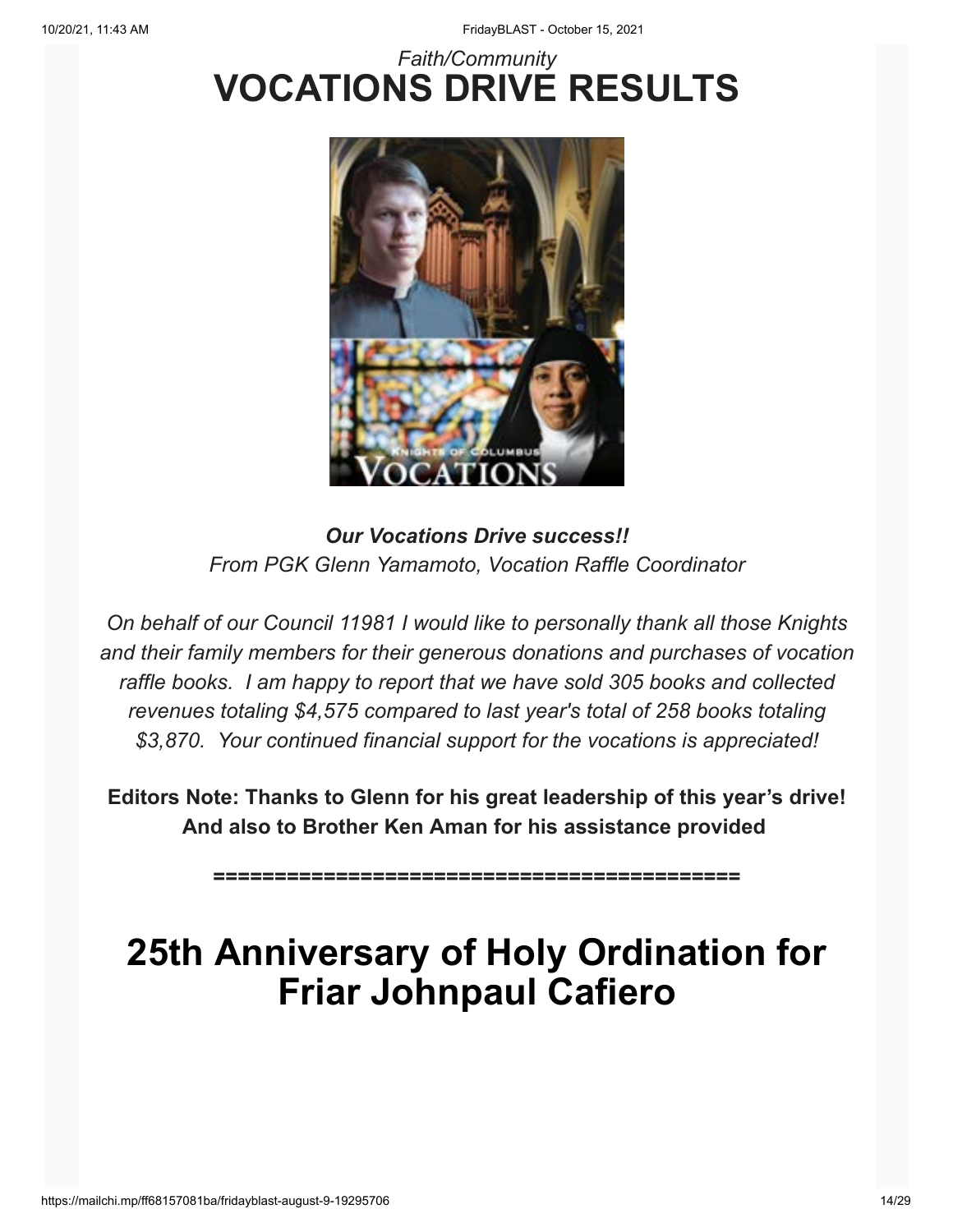

Last Saturday, Holy Family celebrated the 25th Anniversary of Friar Johnpaul's Ordination at mass and a reception hosted by the Knights of Columbus





**From Friar JP, and your council leaders, Thanks again to the dozens of brothers & friends who volunteered to make this event possible.**

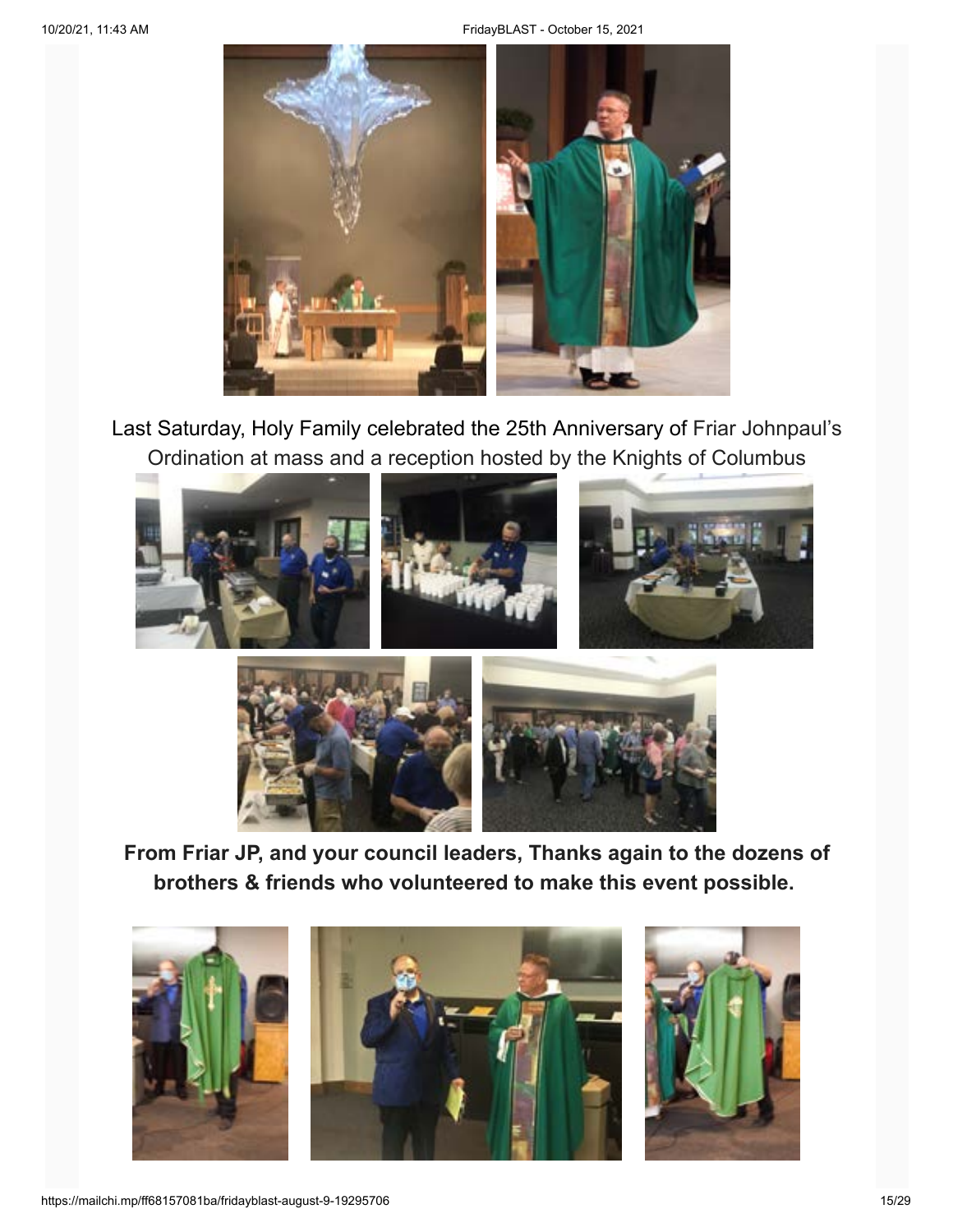*Sir Knight JP was gifted a KofC Vestment, with personalized inscription, to honor to his dedication to the Knights*



**===========================================**

### *Faith/Family/Community* **COLUMBUS DAY HIGHLIGHTS**



**===========================================**

*Faith/Family/Community/Life* **GOOD OF THE ORDER**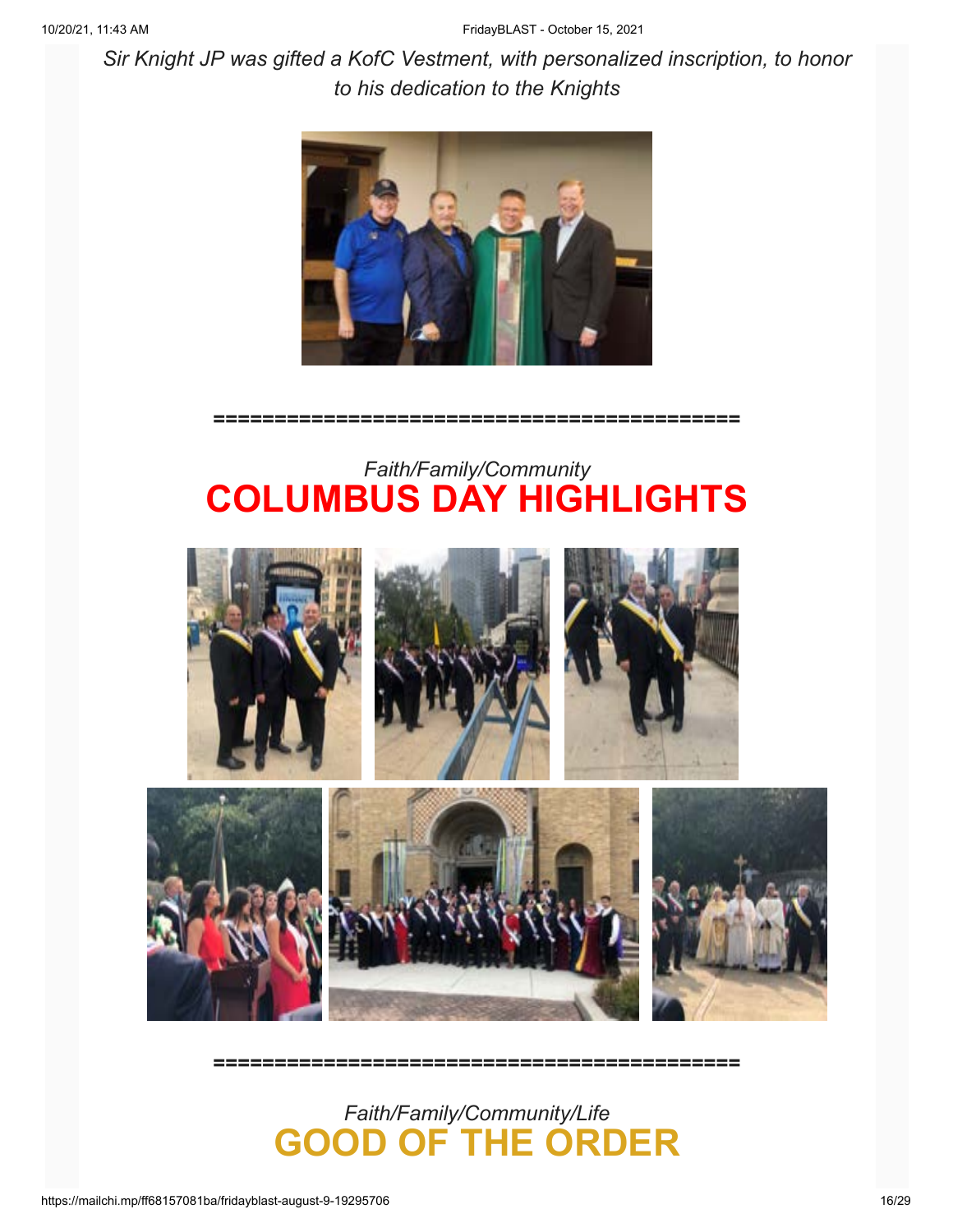Charity • Unity • Fraternity • Patriotism

# **Why We Need 'Brothers' Catholic men benefit from close, genuine friendships**

By Gerald Korson



Sompaul Vorapanich enlisted in the U.S. Army shortly after 9/11 and has served his country faithfully ever since. A veteran of the war in Afghanistan, he knows the camaraderie and mutual trust that a platoon of soldiers must share to carry out a successful mission.

#### **'Band of Brothers'**

A founding member of St. Michael the Archangel Council 14773 in Fort Bragg, N.C., Vorapanich likened the military idea of a "band of brothers" to the mutual support and accountability every Catholic man needs in his life.

"A great Catholic friend is someone who is not afraid to tell you when you're wrong, when you're doing something that's not aligned with your faith, or when you're doing something that's unethical," he said. "They're the ones that are going to pick you up when you fall. … They're the ones that are going to push you to move past your limits when you need [it]."

**Men need other men to become stronger. A verse from Proverbs states this well: "Iron sharpens iron, and one man sharpens another" (27:17). Men of**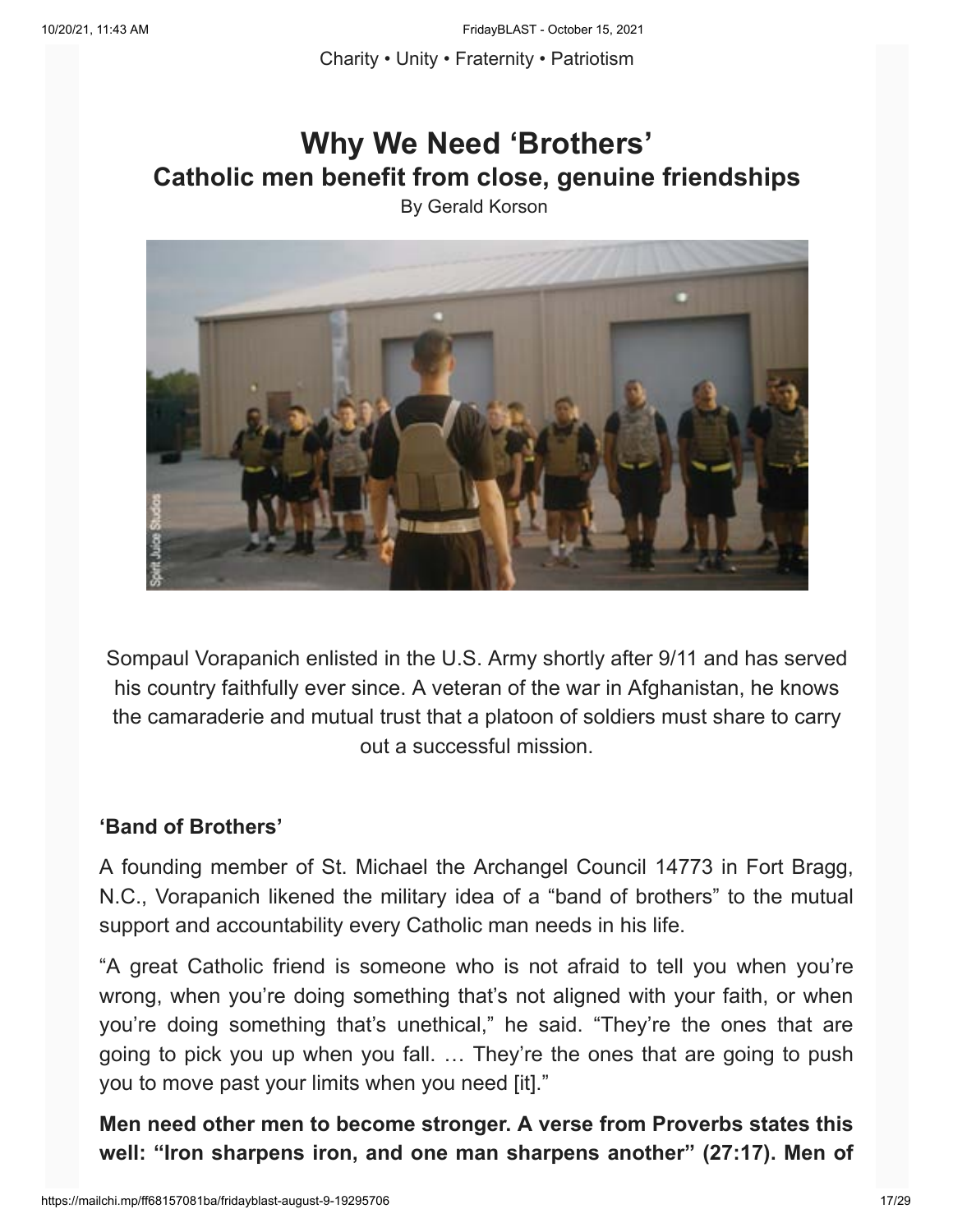**similar ideals will challenge one another to greater heights than any one of them could achieve on his own.**

What's more, being part of a "band of brothers" means having true friends who support one another when times get tough.

Many Catholic men, however, lack those kinds of relationships. Without brothers in the faith, they are missing a vital means of support.

This lack of personal connection is partly a cultural problem in an age when people might have many social media "friends" but few, if any, they can count on in "real life." It's also partly the rugged "lone ranger" attitude of many men who believe they can handle things on their own. But what men really need is close friendship with other men — friends with whom they can be open, honest and vulnerable, friends for whom they are willing to sacrifice.

#### **Our Mission From Christ**

According to Scott Hahn, popular author and theology professor at the Franciscan University of Steubenville, Christ empowers us through his sacrifice and his gift of the Eucharist to "die to ourselves, die to the world, and live for each other."

Christ formed his own "band of brothers," the Twelve Apostles. They became the foundation of the Church, and they were the first to go out and preach the Gospel on the first Pentecost. That's how evangelization happens best — through the witness of individuals, but individuals who are bonded through fraternities of faith.

**"The Eucharist is the body of Christ," he said. "When we finish Mass, we're told to be that Eucharist to the world. We must act like Christ, and if we can do that, together, as a group of brothers, that's where we can make a true difference."**

**===========================================**

### **TODAY'S TRIVIA ON THIS DATE IN 1917**

Chicago White Sox beat NY Giants, 4 games to 2 in 14th World Series

#### **Ed Note: SIGH! Wait until "NEXT YEAR" (again!)**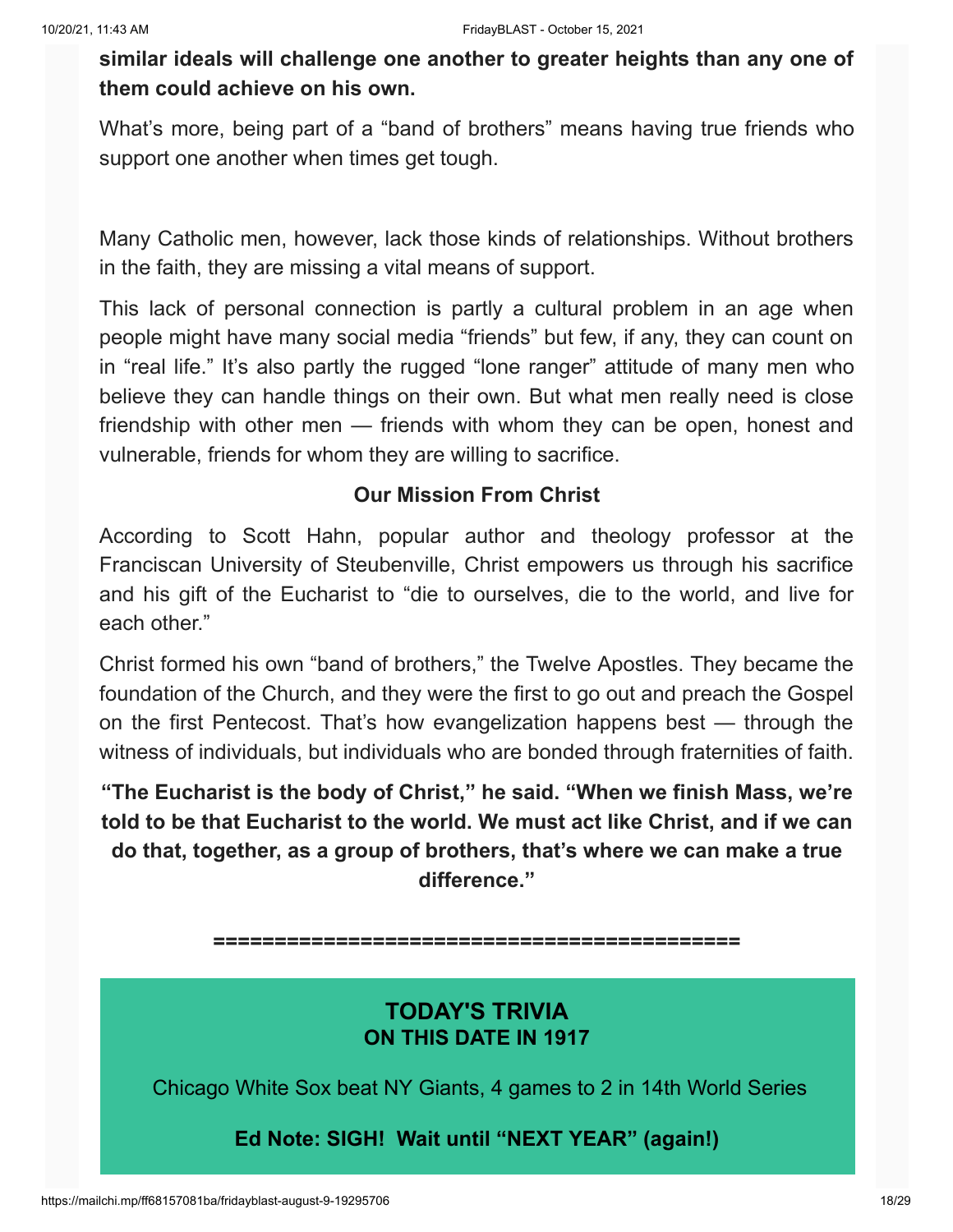**===========================================**





### **LET'S GET BACK TO CHURCH!!**

**The church is open at full capacity. However, ALL are required to wear a mask.**

**Thank you for helping us keep each other safe.**

**Weekday Mass** 9:00 on Monday, Wednesday, Friday

**Weekend Mass** 5:00pm on Saturday, 7:30 , 9:00\* and 11:00am on Sunday \* Live Streamed

### **SEE YOU & YOUR FAMILY AT MASS!!**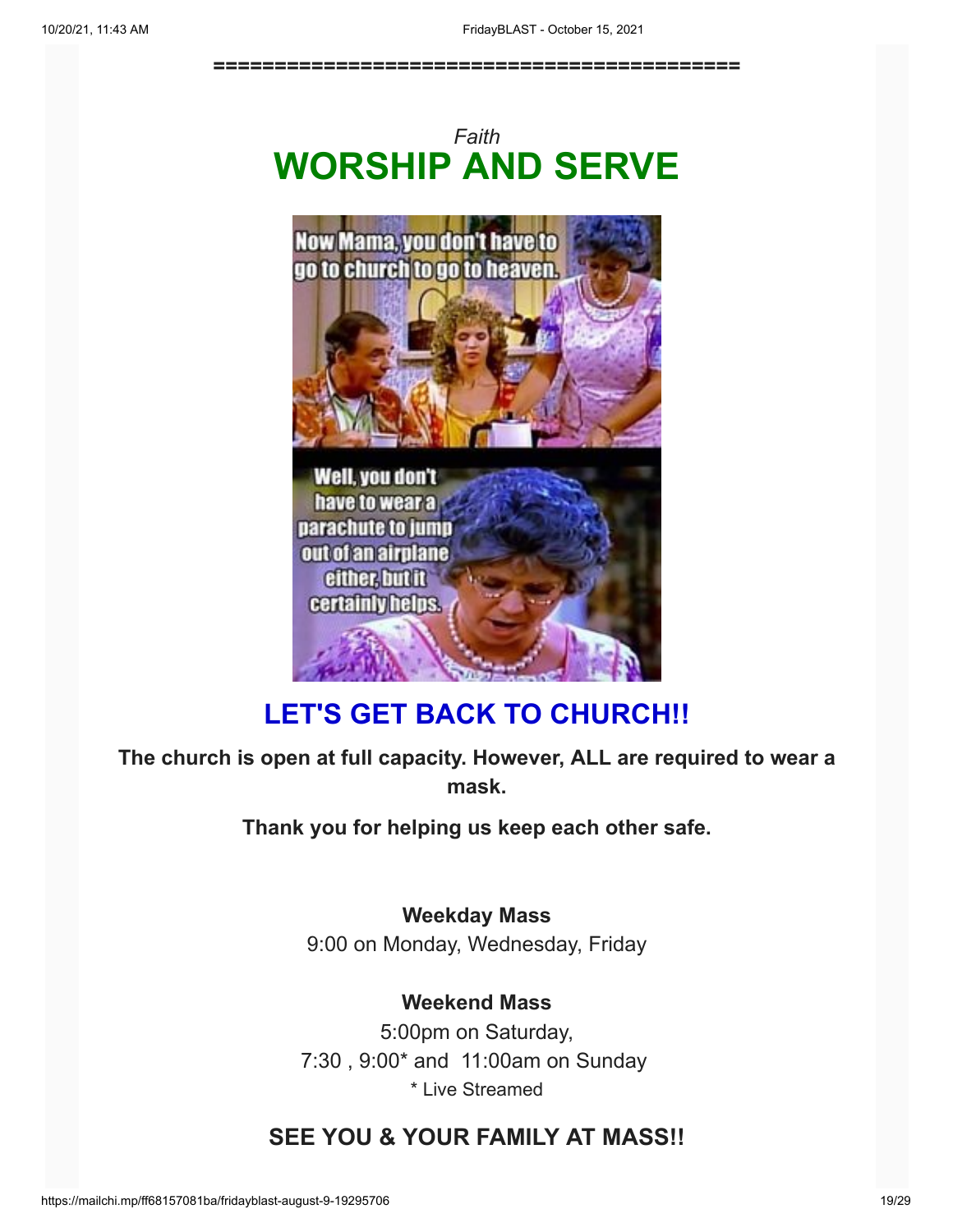#### **ONLINE VERSION OF HOLY FAMILY BULLETIN**

———————————

**[CLICK HERE](https://holyfamilyparish.org/category/bulletins/)**

———————————— **MONDAYS 6:30PM - PRAY THE ROSARY VIA ZOOM**

> with the Holy Family Marian Ministry Meeting ID: 563 069 8810 ; Passcode: Cubs123

**[MONDAY 6:30PM: CLICK HERE TO JOIN MEETING](https://us04web.zoom.us/j/5630698810?pwd=L2NWWXNVNDNzODB2WWt4RXEwMEpnZz09)**

**===========================================**

# *CALENDAR*



**Holy Family and The Knights continue to take the Public, Archdiocese &/Supreme recommended precautions to help avoid the spreading of illness.**

As we proceed forward, the parish will continue to monitor all information and guidelines available and will communicate and act accordingly.

*THE NEXT 30 DAYS...* **Asterisks (\*\*) denote that there are event details above**

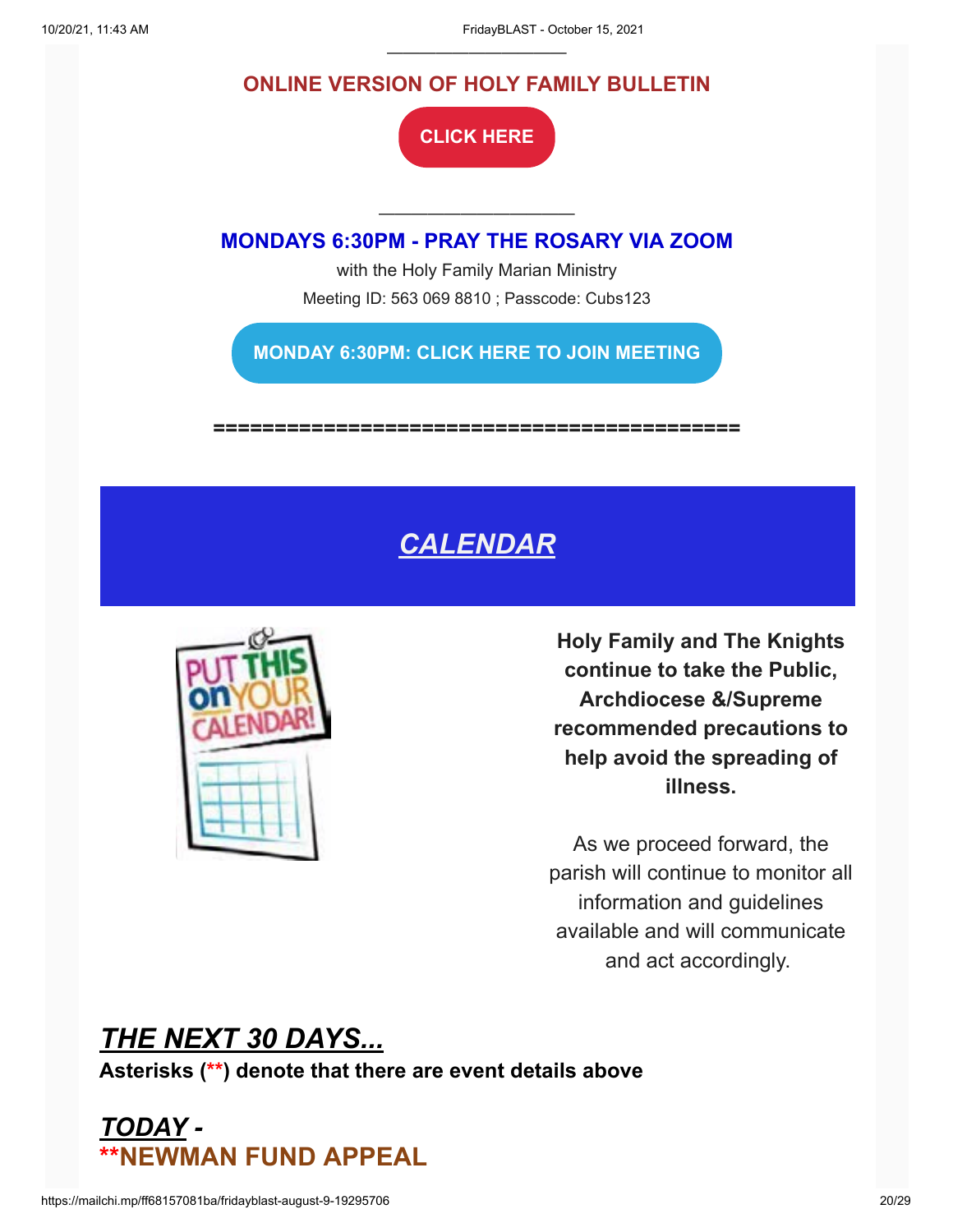### *Saturday October 16th* **\*\* SHINING STARS" - RADIO TELETHON FOR INTELLECTUAL DISABILITIES**

#### **\*\* NORTHWEST MARCH FOR LIFE**

*Saturdays October 16th, 23rd, 30th* **\*\* MARIAN MINISTRY ROSARY**

*Saturday/Sunday October 23rd/24th* **\*\*MEMBERSHIP DRIVE**

*Sunday October 24th* **\*\*CORPORATE MASS/BRUNCH 9am**

**Thursday Oct 28th \*\*COUNCIL BUSINESS MEETING**

**Friday November 5th FIRST FRIDAY ADORATION**

**\*\*Saturday/Sunday November 6th/7th KNIGHTS' CAFE - Set up/Serving**

**November 11th (@St. Edna) MOBILE PRODUCE DISTRIBUTION**

### *A LOOK FURTHER AHEAD...*

Asterisks (\*\*) denote that there are event details above

\*\**Thursdays Nov 18th, Dec 16th; Jan 27th* **COUNCIL BUSINESS MEETINGS**

*Tentatively November 13th or 14th* **EXEMPLIFICATION**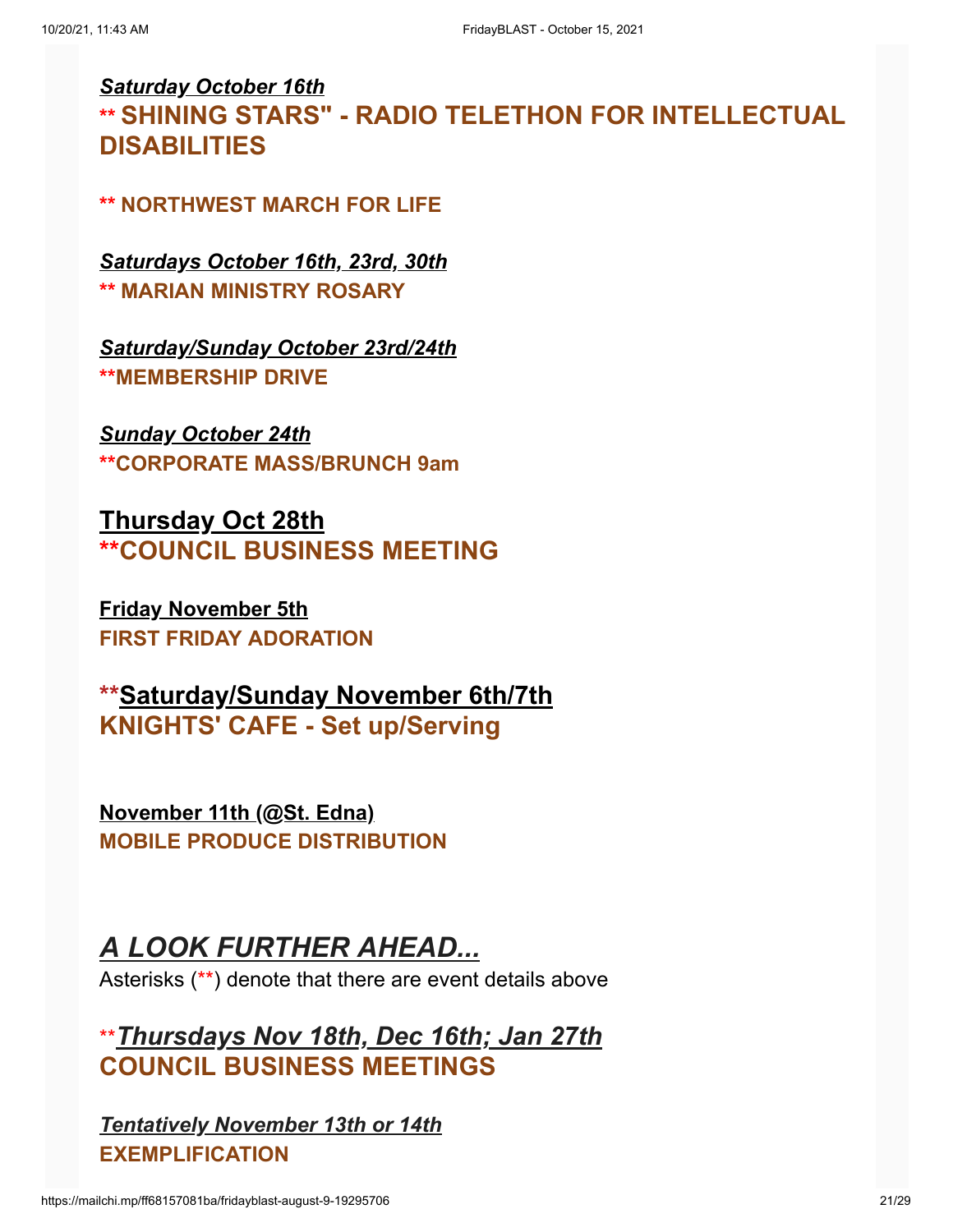### *Saturday/Sunday November 20th/21st* **KNIGHTS' CAFE Set up/Serving**

**Sunday November 21st PRIESTHOOD SUNDAY**

**Friday December 3rd FIRST FRIDAY ADORATION**

*Tentative -Saturday December 4th* **KNIGHTS' MEETING WITH CHAPLAIN FR. TERRY**

**Thursday December 9th (@ Holy Family) MOBILE PRODUCE DISTRIBUTION**

*Saturday/Sunday December 11/12th* **KRINGLE CLASSIC (JrHigh Girls Basketball tourney)**

*Sunday December 12th* **BLOOD DRIVE**

*Dec 16th, Feb 26th & June 19th MEMORIAL MASSES FOR BROTHER KNIGHT BILL SALPIETRO*

*Sunday December 19th* **PADS FOOD DONATION AND PREP**

*Friday December 24th* **CHRISTMAS EVE TRAFFIC CONTROL**

*Sunday Dec 26th* **CONSECRATION TO THE HOLY FAMILY**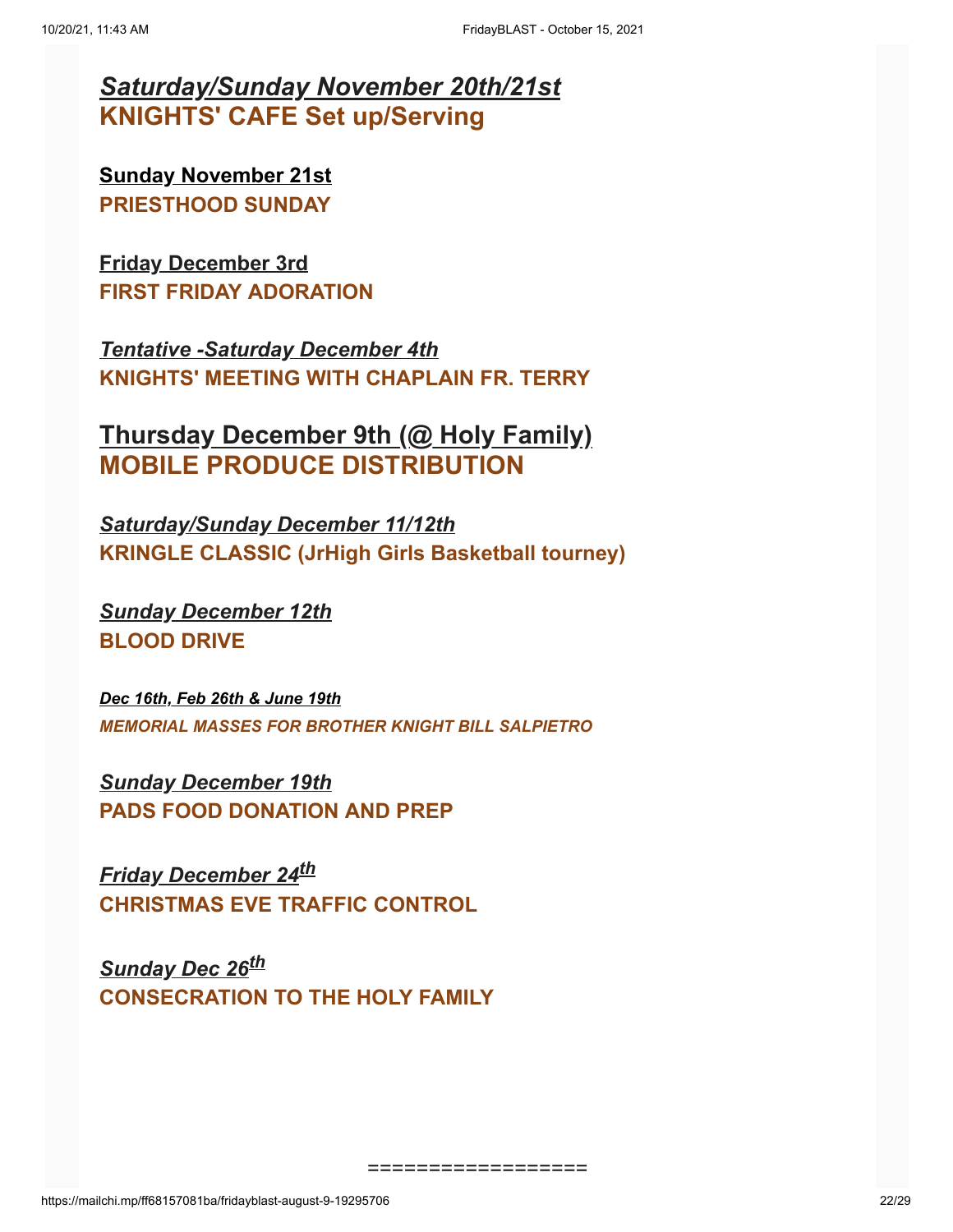### *PRAYER REQUESTS*

*Brothers: We all need prayer for sure...but to keep this list manageable, please advise [Greg.Flanagan@comcast.net](mailto:Greg.Flanagan@comcast.net) anytime that you deem it would be appropriate to remove an intention you have requested.*

#### **Please pray for:**

- **For the health of our Brother Knights,** especially: Dick (& Jeannie) Hicks, Dave Pipitone, Bob Wagner, Bill Hoskins**,** Stan Sworizol, Al Dedick, Joe Elarde, Greg Young, PGK Matt Schultz, Randy Crook, Sam Safavi, Ed Tazelaar, Mike Momon, Rem Reyes, Chad Stechly, Tom Hellgeth, Gene LaValle, Eric Velazquez,
- **Brian Zinkel**, acquaintance of Brother Knight Larry Szmurlo (stage 4 cancer)
- Repose of the soul of **Carol Lynn Racette**, cousin of **DGK Greg Flanagan**, and for her husband **Bob** (surgical recovery)
- **Brother Tom Samuels** (Hip Replacement, home recovering)
- Repose of the soul of **Sir Knight Bill Salpietro** and for his family, especially his wife Sandy
- **Holy Family Pastor Emeritus, Fr. Med Laz** (recovery from hip replacements)
- **Christopher Mildyn**, son of Brother Marty (cancer)
- **Steven Szmurlo**, brother of **Brother Larry (herniated discs)**
- **Pat Vaughan**, friend of PGK Joe Ferlita (illness)
- **Natalee Parochka**, cousin of Brother Dave Pipitone (Breast Cancer)
- **Carol Nikodem**, widow of PGK Bob, one or our earliest Grand Knights (cancer surgery recovery/chemo treatment)
- **Dominic Yocius**, friend of Brother Bob Vanselow (Leukemia)
- **Mike Schilaci**, friend of Brother Tom Bacino (impending heart surgery)
- **Dawn Watkiss**, Friend of the Knights (personal), and her sister **Sharon Zemla** (declining health)
- **Eric**, nephew of Brother Larry Szmurlo, and his 3 year old son **Liam** (for strength and support while mom deals with some issues)
- **Robin Fujinaka**, cousin of PGK/Trustee Glenn Yamamoto (Breast cancer)
- **William Ostermeyer**, son of Brother Dan (brain injury) as well as for **Dan**, mom **Katy** and **family**
- **Casey Swanson** wife of Brother Dave (cancer)
- **Sue Dalaly**, mom of GK Dean-o (alzheimer's)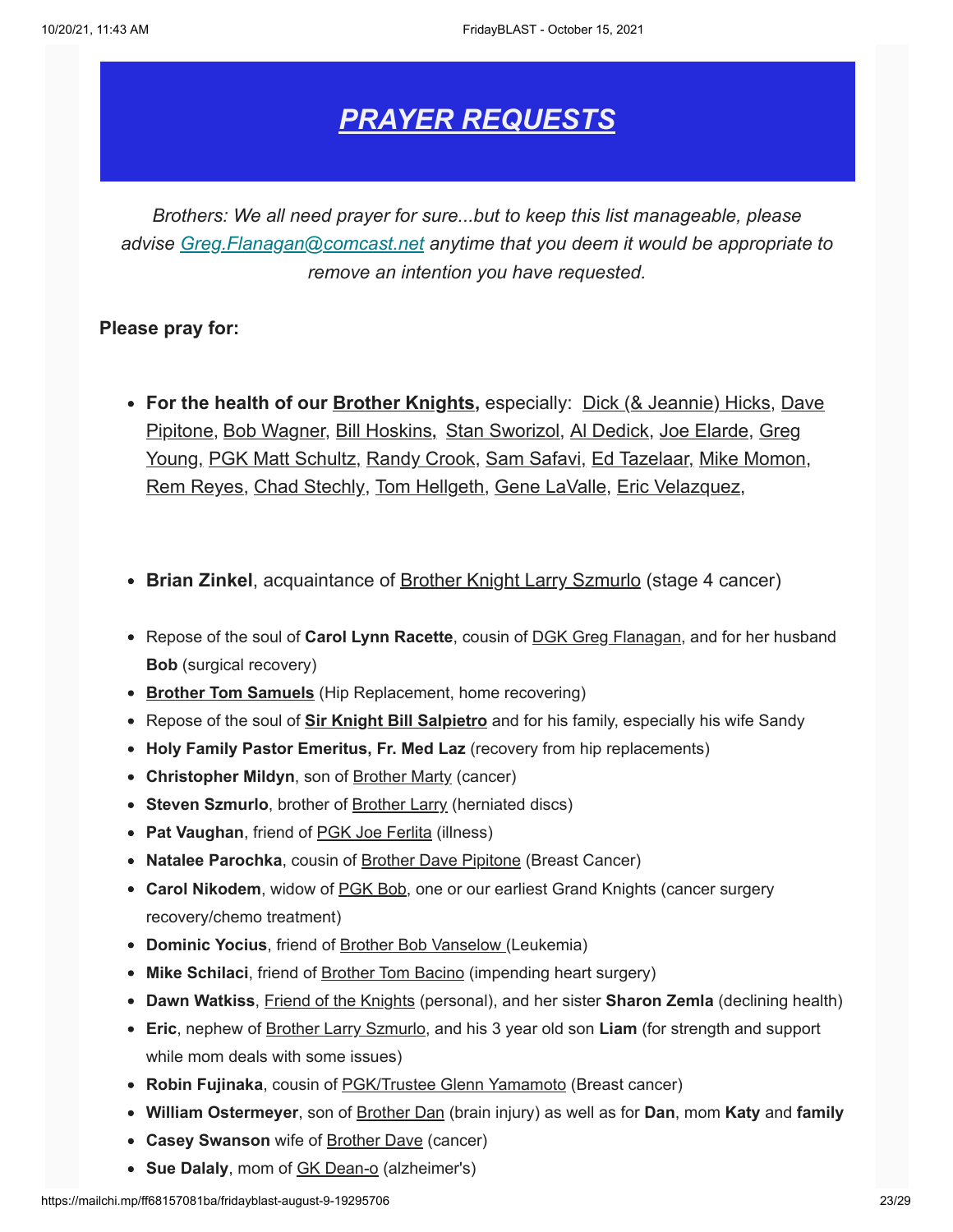- **all members of our Military**
- **Peace and order for the peoples of Uganda,** as requested by Brother Father John Bosco
- **Council 11981 Brother Priests: Chaplain Fr. Terry Keehan, Fr. Matthew Alexander, Friar Johnpaul Cafiero, Fr. Scott Donahue, Fr. Rich Jakubik, Fr. Martin Marulanda**, **Fr. Tim Monahan, Fr. Brian Walker** and **Brother Seminarian Tom Leah**
- **all of the needs of our Brother Knights, friends and family.**

*=======================================*



*=======================================*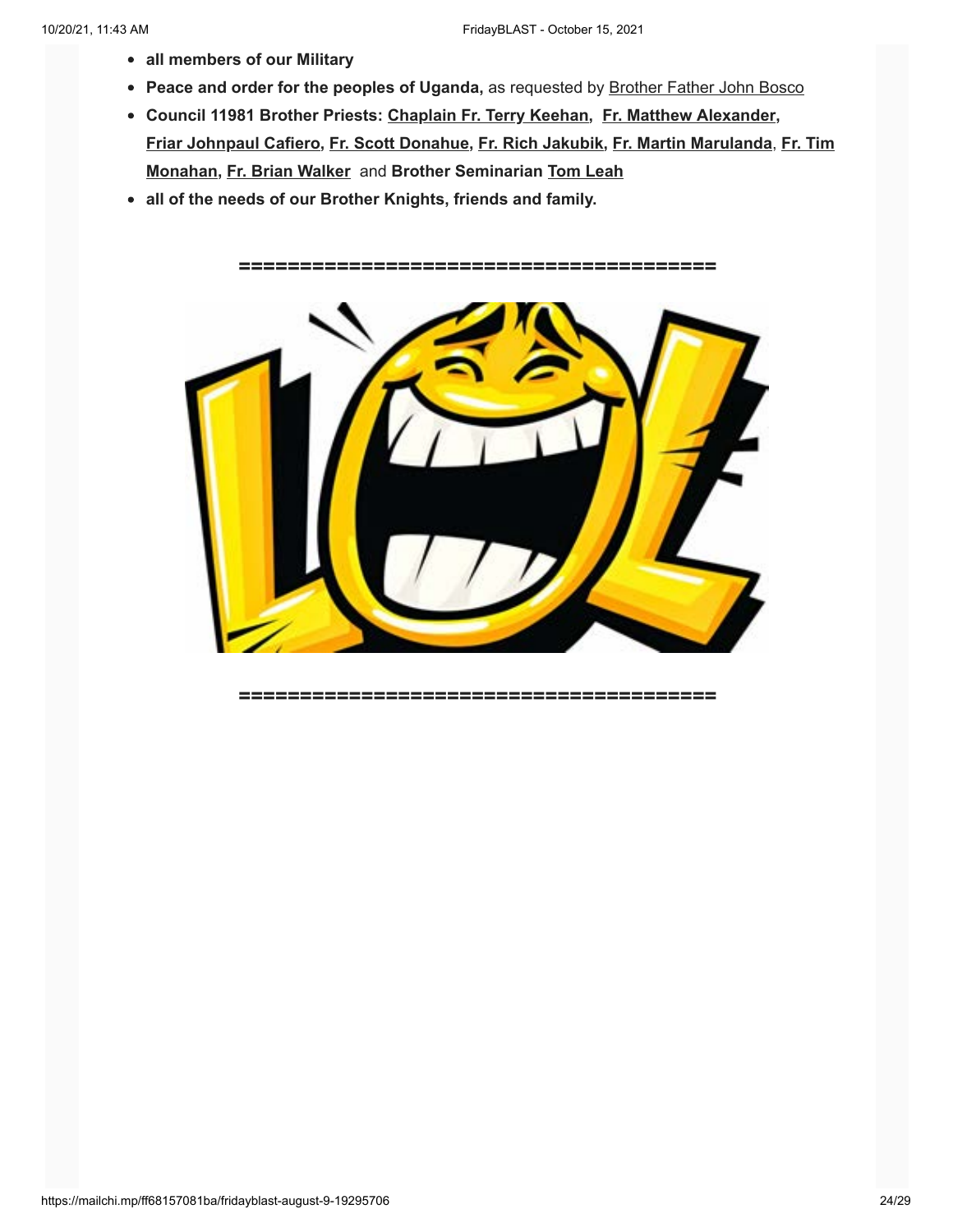

If you think you are smarter than the previous generation...50 years ago the owners manual of a car showed you how to adjust the valves. Today it warns you not to drink the contents of the battery.

**-----------------------------------------------**

**-----------------------------------------------**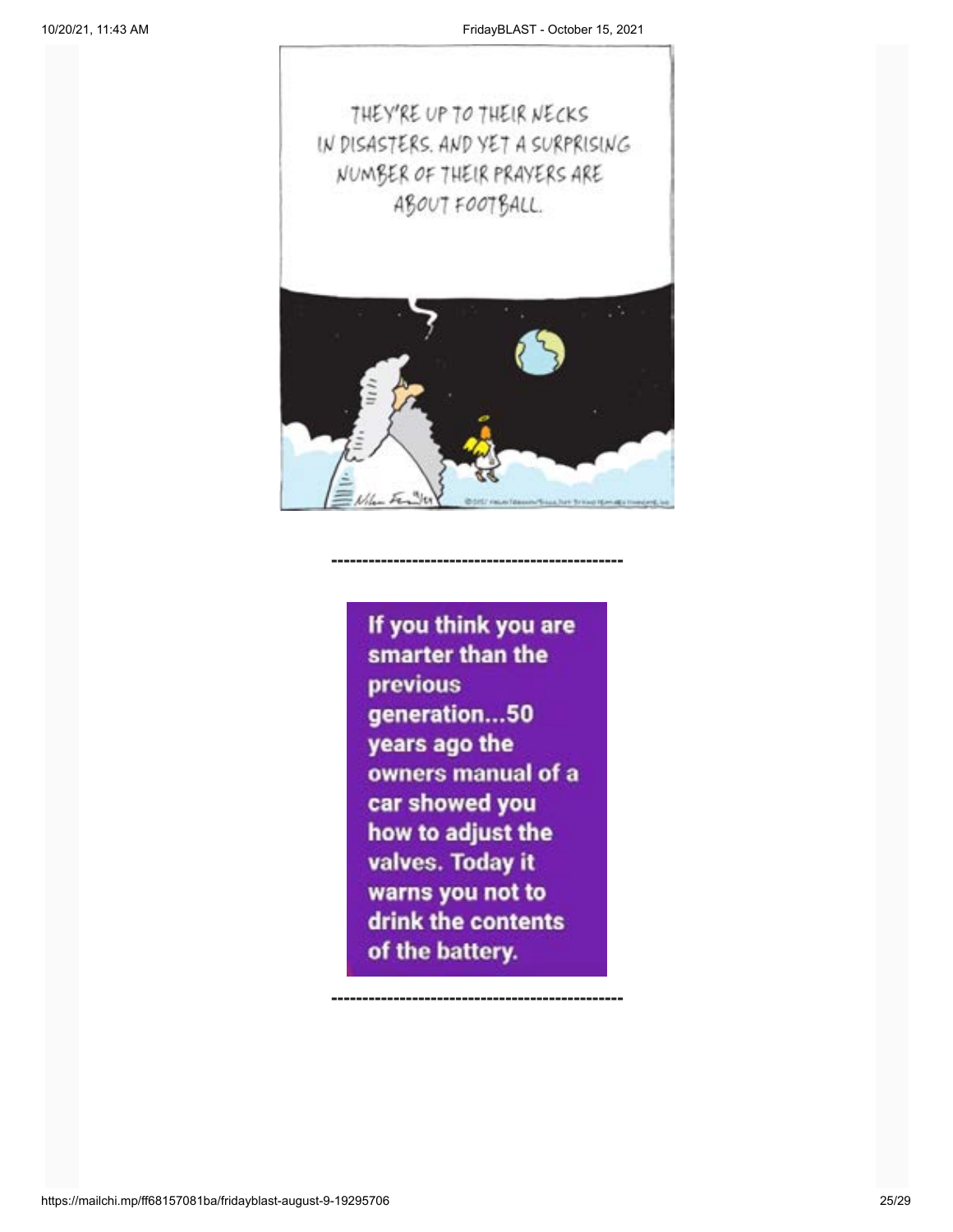

Why science teachers should not be given playground duty.

### *ONGOING INFO*

*Life*

# **Coronavirus Impacts Blood Supply DONORS URGENTLY NEEDED**

**THERE CONTINUES TO BE A CRITICAL SHORTAGE OF BLOOD. IF YOU ARE ABLE, PLEASE CONSIDER DONATING AT ONE OF VITALANT'S NEARBY LOCATIONS**

> **Arlington Heights** – [25 W. Rand Road](x-apple-data-detectors://2) **Schaumburg** – [211 W. Golf Road](x-apple-data-detectors://13)

**Convenient day, evening and weekend hours available All blood donations are now being checked for coronavirus antibodies at no cost!**

**[CLICK HERE TO MAKE AN APPOINTMENT](https://donateblood.lifesource.org/AppointmentScheduling.aspx)**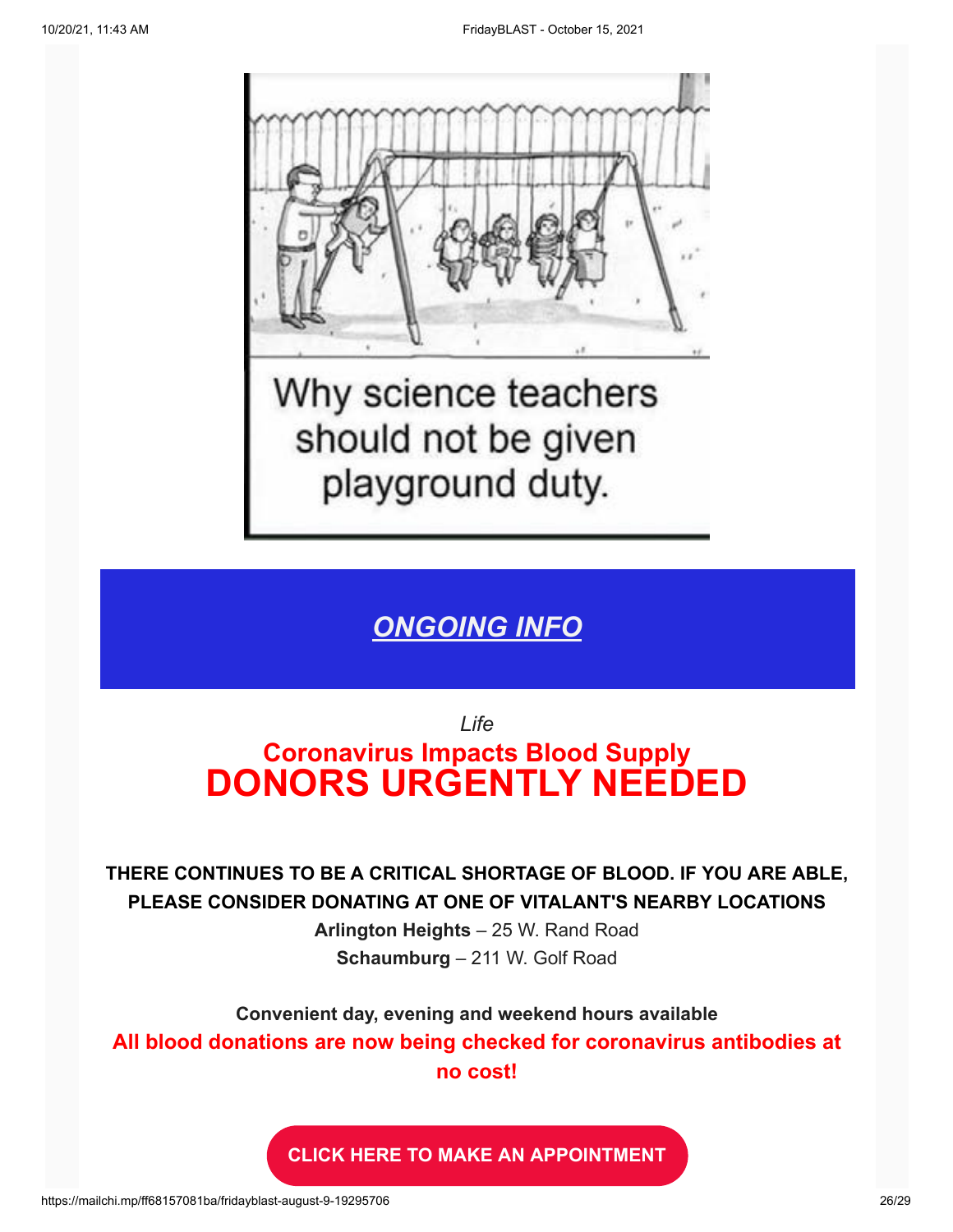#### OR call **Vitalant** at: **877-543-3768**

============================================

#### *Faith/Family/Community/Life* **COUNCIL BUSINESS MEETINGS -**

Holy Family Council 11981 Business Meetings are NORMALLY held at church at **7:00pm** on the 4th THURSDAY of each month. Light Dinner served at 6:30. SEE LATEST INFO "CALENDAR" SECTION.

============================================

#### *Faith/Family/Community/Life*

#### **FridayBLAST Publishing Deadline**

Any information desired to be included in the FridayBLAST should be emailed to Greg Flanagan [Greg.flanagan@comcast.net](mailto:Greg.flanagan@comcast.net) as early as possible. To be included in the "next" edition it should be received no later than the 2nd/4th Wednesday afternoon of the month.

============================================

#### *Faith/Family/Community/Life*

#### **IS YOUR CONTACT INFO UP TO DATE?**

If you know your landline or cellular numbers (or email address) have changed and you have not conveyed the new information to the council, please advise the Financial Secretary at [peterjwickman@gmail.com](mailto:peterjwickman@gmail.com)

============================================

#### *Community*

#### **COUNCIL 11981 PROFESSIONAL DIRECTORY**

**Participation is free.** Have your work and/or services visible to our entire membership by listing in Our council's Professional Directory. To list your business, click Professional [Directory form Complete the form and send it to Brother Dean-o](https://knights11981.us15.list-manage.com/track/click?u=2f128f77850625eb2bc85aa8a&id=b1a818b467&e=3275bc4193) [Deano1429@aol.com](mailto:Deano1429@aol.com)

============================================

*Faith/Family/Community/Life* **OUR COUNCIL USES TWO EMAIL SYSTEMS...**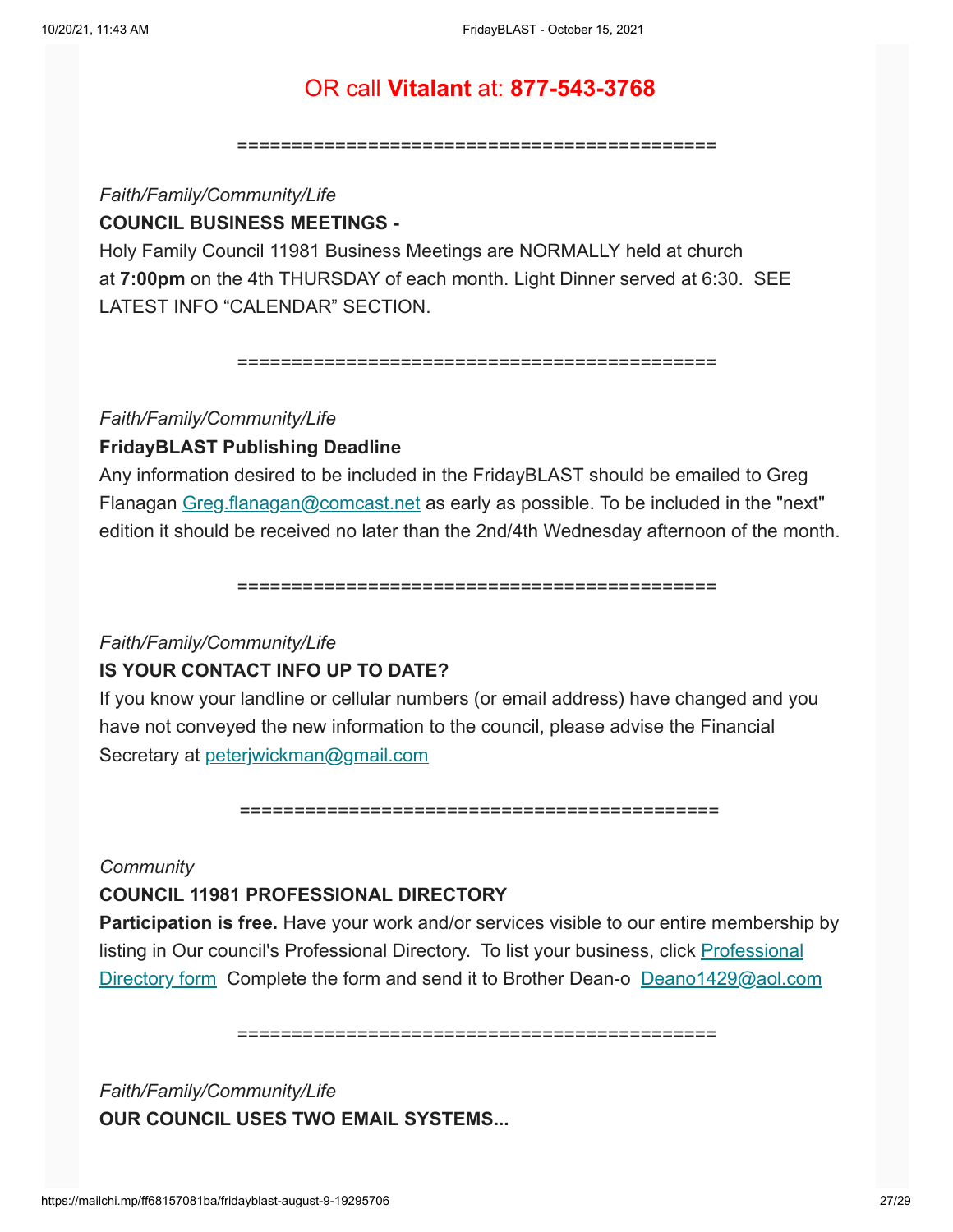1) The FridayBLAST typically comes from <**knights11981@gmail.com**> and appears as sent from a person, usually "Dean-o Delaly".

2) Other emails you receive from the Council, come from the account <[council@knights11981.com>](mailto:council@knights11981.com) and appear as sent from "Grand Knight"

**Please be sure BOTH of these addresses are in your address book to assure you receive Council mails in your inbox**

#### ============================================



## *HELPFUL LINKS*

#### **NEWS TO SHARE??? Here's how…**

- Any info to share, questions, comments, etc for the **FridayBLAST??** Send to Editor Greg Flanagan [greg.flanagan@comcast.net](mailto:greg.flanagan@comcast.net)

- For our **FACEBOOK** page, (if you don't know how to do it yourself) email GK Dean-o Dalaly [Deano1429@aol.com](mailto:Deano1429@aol.com) with the topic and picture(s) and he will take care of it.

#### **STAY IN TOUCH WITH OUR COUNCIL #11981@**

- **COUNCIL WEBSITE:** [www.knights11981.com](https://knights11981.us15.list-manage.com/track/click?u=2f128f77850625eb2bc85aa8a&id=923d85e722&e=3275bc4193)
- **E-COMMERCE STORE:** [http://store.knights11981.com](https://knights11981.us15.list-manage.com/track/click?u=2f128f77850625eb2bc85aa8a&id=71f788f3a5&e=3275bc4193)
- **FACEBOOK:** [https://www.facebook.com/HolyFamilyKOC11981](https://www.facebook.com/HolyFamilyKOC11981/)